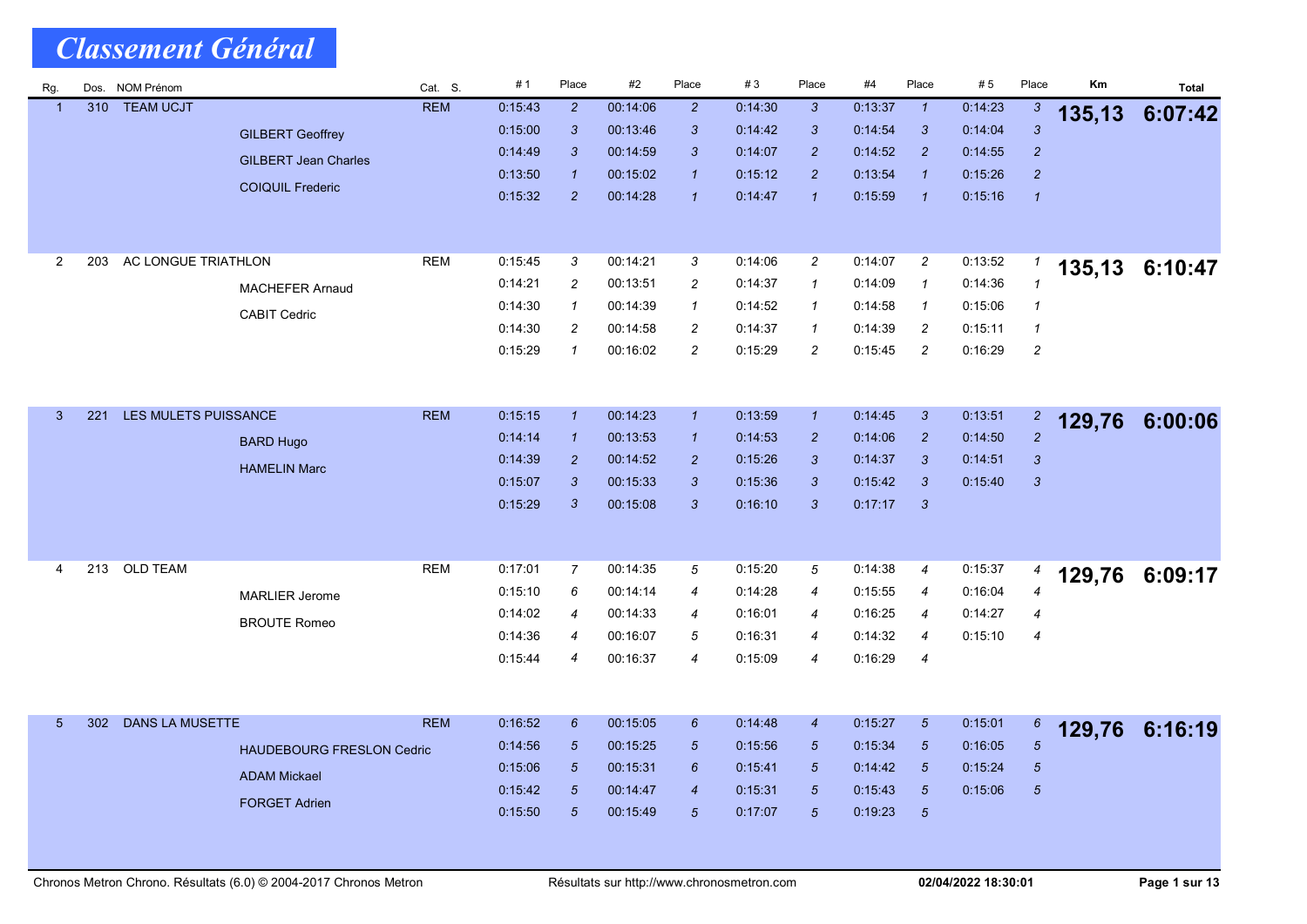| Rg.             | Dos. | NOM Prénom                  |                             | Cat. S.      | # 1                | Place                 | #2                   | Place                | $\#3$              | Place            | #4      | Place            | #5      | Place            | Кm     | <b>Total</b> |
|-----------------|------|-----------------------------|-----------------------------|--------------|--------------------|-----------------------|----------------------|----------------------|--------------------|------------------|---------|------------------|---------|------------------|--------|--------------|
| $6\phantom{1}$  | 303  | <b>ON/OFF ROAD TOURAINE</b> |                             | <b>REX X</b> | 0.17.03            | $\boldsymbol{8}$      | 00:13:53             | $\overline{4}$       | 0:17:46            | $\overline{7}$   | 0:14:42 | 8                | 0.13:48 | $\mathfrak{b}$   | 124,39 | 6:04:56      |
|                 |      |                             | <b>MOUSSU Fanny</b>         |              | 0.14:16            | $\boldsymbol{4}$      | 00:17:27             | 6                    | 0.18.03            | 6                | 0:14:58 | 6                | 0:15:36 | $\boldsymbol{6}$ |        |              |
|                 |      |                             | <b>GUYONNET Ulrich</b>      |              | 0:13.43            | 6                     | 00:14:29             | $\sqrt{5}$           | 0:17:50            | 6<br>6           | 0.17:53 | $6\overline{6}$  | 0:15:05 | $\boldsymbol{6}$ |        |              |
|                 |      |                             | <b>CHAGNON Remi</b>         |              | 0:15.43<br>0.18.21 | 6<br>6                | 00:14:20<br>00:15:50 | $6\phantom{1}6$<br>6 | 0:18:07<br>0:15:45 | 6                | 0.15:54 | $6\phantom{1}6$  | 0.14.36 | $\boldsymbol{6}$ |        |              |
|                 |      |                             |                             |              |                    |                       |                      |                      |                    |                  |         |                  |         |                  |        |              |
| $\overline{7}$  | 318  | <b>TEAM AMBREE</b>          |                             | <b>REM</b>   | 0:16:20            | $\boldsymbol{4}$      | 00:16:51             | 9                    | 0:16:04            | 10               | 0:14:07 | 6                | 0:16:44 | 8                | 124,39 | 6:16:42      |
|                 |      |                             | <b>DENIAU Guillaume</b>     |              | 0:17:05            | 9                     | 00:14:25             | $\overline{7}$       | 0.16.53            | 9                | 0.16.22 | 9                | 0:14:19 | $\overline{7}$   |        |              |
|                 |      |                             | <b>COTTENCEAU Guillaume</b> |              | 0.17:14            | 7                     | 00:17:03             | $\overline{7}$       | 0:14:38            | 7                | 0:17:44 | $\overline{7}$   | 0:17:43 | $\overline{7}$   |        |              |
|                 |      |                             | <b>JANVIER Laurent</b>      |              | 0:14:34            | $\overline{7}$        | 00:17:52             | 8                    | 0.17:55            | $\overline{7}$   | 0.14.23 | 7                | 0:18:04 | $\overline{7}$   |        |              |
|                 |      |                             |                             |              | 0:18:10            | 8                     | 00:14:16             | $\overline{7}$       | 0.18.06            | $\overline{7}$   |         |                  |         |                  |        |              |
|                 |      |                             |                             |              |                    |                       |                      |                      |                    |                  |         |                  |         |                  |        |              |
| 8               | 313  | <b>VICTEAM</b>              |                             | <b>REM</b>   | 0:19:24            | 30                    | 00:16:35             | 24                   | 0:16:56            | 23               | 0:15:32 | 12               | 0.16.28 | 13               | 119,02 | 6:00:12      |
|                 |      |                             | <b>MENU Ludovic</b>         |              | 0.15:03            | 12                    | 00 15:29             | 12                   | 0:16:21            | 12               | 0:17:26 | 12               | 0:15:30 | 11               |        |              |
|                 |      |                             | <b>LOISON Arnaud</b>        |              | 0:16:01            | 11                    | 00:16:16             | 11                   | 0:15:29            | 10               | 0.16:00 | $\pmb{8}$        | 0:16:41 | $\pmb{8}$        |        |              |
|                 |      |                             | <b>LOISON Kilian</b>        |              | 0:17:34            | $\pmb{8}$             | 00:15:41             | $\overline{7}$       | 0:16:39            | $\boldsymbol{8}$ | 0.15:50 | $\boldsymbol{8}$ | 0:15:59 | $\pmb{8}$        |        |              |
|                 |      |                             |                             |              | 0:17:18            | $\overline{7}$        | 00:16:12             | $\pmb{8}$            |                    |                  |         |                  |         |                  |        |              |
|                 |      |                             |                             |              |                    |                       |                      |                      |                    |                  |         |                  |         |                  |        |              |
| 9               | 207  | CHEREAU CYCLING TEAM        |                             | <b>REM</b>   | 0:17:38            | 9                     | 00:16:39             | 12                   | 0:15:15            | 11               | 0:15:43 | 10               | 0:15:26 | 10               | 119,02 | 6:05:20      |
|                 |      |                             | PHILIPPE Nathan             |              | 0.16.49            | 10                    | 00:15:31             | 10                   | 0.15.13            | 8                | 0:16:37 | 8                | 0:18:34 | 10               |        |              |
|                 |      |                             | <b>ALAIN Chereau</b>        |              | 0.15.44            | 9                     | 00:15:48             | 9                    | 0:17:08            | 9                | 0:19:31 | 10               | 0:15:35 | 10               |        |              |
|                 |      |                             |                             |              | 0.15.53            | 9                     | 00:18:01             | 10                   | 0:19:34            | 10               | 0:16:15 | 10               | 0:16:36 | 10               |        |              |
|                 |      |                             |                             |              | 0.16.13            | 9                     | 00:15:47             | 9                    |                    |                  |         |                  |         |                  |        |              |
|                 |      |                             |                             |              |                    |                       |                      |                      |                    |                  |         |                  |         |                  |        |              |
| 10 <sup>°</sup> |      | 212 FATAL ET VITO           |                             | <b>REM</b>   | 0:17:43            | 10                    | 00:15:04             | 8                    | 0:15:35            | 6                | 0:14:59 | $\overline{7}$   | 0:15:54 | $\mathbf{7}$     | 119,02 | 6:07:21      |
|                 |      |                             | <b>COTTENCEAU Julien</b>    |              | 0.17:20            | 8                     | 00:16:12             | 8                    | 0.15.20            | $\overline{7}$   | 0:16:06 | $\overline{7}$   | 0:15:49 | $\delta$         |        |              |
|                 |      |                             | <b>DALLE Thomas</b>         |              | 0:17:03            | $\boldsymbol{\delta}$ | 00:17:06             | $\boldsymbol{8}$     | 0:17:29            | 8                | 0:17:04 | $\mathcal{G}$    | 0:17:44 | $\boldsymbol{9}$ |        |              |
|                 |      |                             |                             |              | 0:17:04            | 10                    | 00:16:56             | 12                   | 0:17:33            | $\mathcal{G}$    | 0.17:43 | $\boldsymbol{9}$ | 0:17:31 | $\boldsymbol{9}$ |        |              |
|                 |      |                             |                             |              | 0.16.27            | 10                    | 00:17:48             | 10                   |                    |                  |         |                  |         |                  |        |              |
|                 |      |                             |                             |              |                    |                       |                      |                      |                    |                  |         |                  |         |                  |        |              |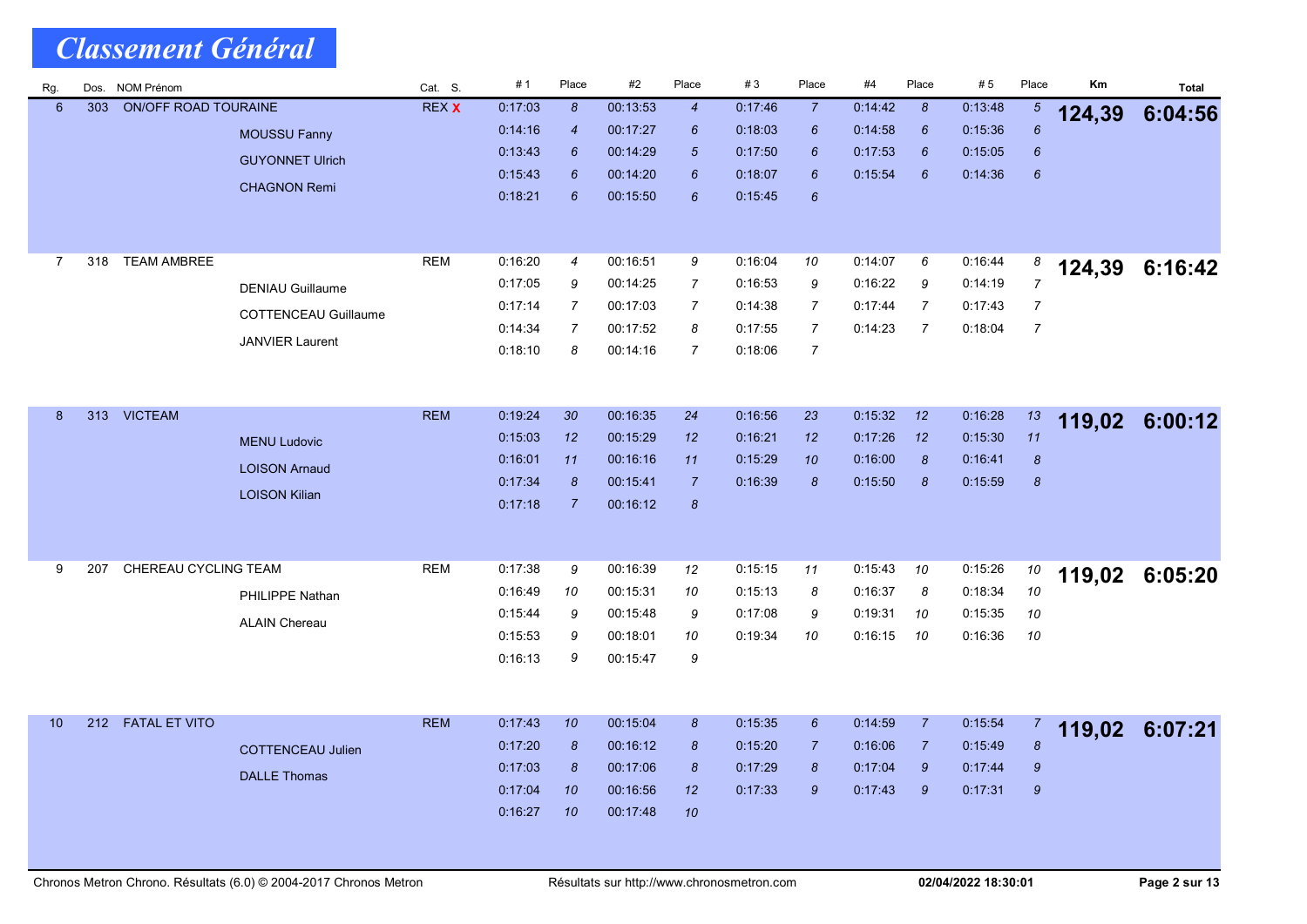| Rg. | Dos. | <b>NOM Prénom</b>              |                              | Cat. S.    | #1                 | Place          | #2                   | Place            | #3      | Place            | #4      | Place | #5      | Place          | Km     | <b>Total</b> |
|-----|------|--------------------------------|------------------------------|------------|--------------------|----------------|----------------------|------------------|---------|------------------|---------|-------|---------|----------------|--------|--------------|
| 11  | 206  | LES DOGS                       |                              | <b>REM</b> | 0.18.03            | 14             | 00:15:28             | 10               | 0:15:22 | $\boldsymbol{8}$ | 0:15:40 | 9     | 0:16:03 | 9              | 119,02 | 6:13:45      |
|     |      |                                | <b>GOURDET Clement</b>       |            | 0:15:51            | $\overline{7}$ | 00:16:29             | $\boldsymbol{9}$ | 0:15:35 | 10               | 0:17:57 | 10    | 0:15:57 | $\mathfrak{g}$ |        |              |
|     |      |                                | <b>ROY Simon</b>             |            | 0:18:03            | 10             | 00:16:24             | 10               | 0:18:39 | 11               | 0:16:16 | 11    | 0:18:29 | 11             |        |              |
|     |      |                                |                              |            | 0:16:45            | 11             | 00:18:43             | 13               | 0.16.52 | 11               | 0:18:37 | 12    | 0.16.30 | 12             |        |              |
|     |      |                                |                              |            | 0.18.58            | 11             | 00:17:14             | 11               |         |                  |         |       |         |                |        |              |
|     |      |                                |                              |            |                    |                |                      |                  |         |                  |         |       |         |                |        |              |
|     | 323  | SARTHA ROCKET 1                |                              | <b>REM</b> | 0.16.38            |                | 00:15:20             | $\overline{7}$   | 0:17:00 |                  | 0:17:54 |       |         |                |        |              |
| 12  |      |                                |                              |            |                    | 5              |                      |                  |         | 9                |         | 11    | 0:15:47 | 11             | 119,02 | 6:14:24      |
|     |      |                                | <b>GERBRON Simon</b>         |            | 0:17:10            | 11             | 00:14:49             | 11               | 0:15:18 | 11               | 0:17:47 | 11    | 0:19:32 | 12             |        |              |
|     |      |                                | EPINEAU Joseph               |            | 0:16:28            | 12<br>12       | 00:17:23             | 12<br>9          | 0:15:00 | 12<br>12         | 0:16:21 | 12    | 0:18:27 | 12             |        |              |
|     |      |                                | <b>LAPOINTE Boby</b>         |            | 0:16:59<br>0:20:18 | 12             | 00:15:38<br>00:17:35 |                  | 0.19.59 |                  | 0:17:35 | 11    | 0:15:39 | 11             |        |              |
|     |      |                                |                              |            |                    |                |                      | 12               |         |                  |         |       |         |                |        |              |
|     |      |                                |                              |            |                    |                |                      |                  |         |                  |         |       |         |                |        |              |
| 13  | 401  | <b>VILLIERS TOUT TERRAIN 1</b> |                              | <b>REM</b> | 0:18:22            | 21             | 00:16:44             | 16               | 0.16:30 | 14               | 0:17:31 | 15    | 0:16:31 | 14             | 113,65 | 6:00:25      |
|     |      |                                | <b>DEMEYRE Jean Francois</b> |            | 0.17.37            | 16             | 00:17:06             | 17               | 0:17:52 | 16               | 0:16:09 | 15    | 0.17.03 | 16             |        |              |
|     |      |                                |                              |            | 0:17:12            | 15             | 00:17:24             | 15               | 0.16.10 | 14               | 0:17:43 | 14    | 0:17:21 | 14             |        |              |
|     |      |                                | <b>BESNARD Jannick</b>       |            | 0.17.20            | 13             | 00:16:21             | 11               | 0.17.46 | 13               | 0:17:34 | 13    | 0.16.53 | 13             |        |              |
|     |      |                                | <b>LAGADEC David</b>         |            | 0:17:23            | 13             |                      |                  |         |                  |         |       |         |                |        |              |
|     |      |                                | <b>GENDRON Xavier</b>        |            |                    |                |                      |                  |         |                  |         |       |         |                |        |              |
|     |      |                                |                              |            |                    |                |                      |                  |         |                  |         |       |         |                |        |              |
| 14  | 322  | SARTHA ROCKET 3                |                              | <b>REM</b> | 0:19:12            | 28             | 00:17:15             | 26               | 0:15:52 | 19               | 0:16:40 | 13    | 0:17:22 | 17             | 113,65 | 6:05:19      |
|     |      |                                | <b>RAMAUGE Michael</b>       |            | 0:15:58            | 14             | 00:17:07             | 15               | 0:17:14 | 14               | 0:16:12 | 14    | 0:16:59 | 13             |        |              |
|     |      |                                | <b>LALOI</b> Eric            |            | 0:17:39            | 14             | 00:16:38             | 13               | 0:17:23 | 13               | 0.18:01 | 13    | 0:16:56 | 13             |        |              |
|     |      |                                | PELLETIER Luc                |            | 0:18:16            | 14             | 00:18:32             | 14               | 0.17.13 | 14               | 0:18:39 | 14    | 0:19:01 | 14             |        |              |
|     |      |                                |                              |            | 0:17:20            | 14             |                      |                  |         |                  |         |       |         |                |        |              |
|     |      |                                |                              |            |                    |                |                      |                  |         |                  |         |       |         |                |        |              |
|     |      |                                |                              |            |                    |                |                      |                  |         |                  |         |       |         |                |        |              |
| 15  | 217  | <b>LES ROUL EURELIENS</b>      |                              | <b>REM</b> | 0.19.23            | 29             | 00:17:04             | 27               | 0:15:59 | 21               | 0:17:18 | 19    | 0.15.58 | 15             | 113,65 | 6:06:10      |
|     |      |                                | <b>GERMAIN Jean Pierre</b>   |            | 0:17:10            | 15             | 00:16:18             | 14               | 0:17:33 | 15               | 0:15.54 | 13    | 0:17:33 | 14             |        |              |
|     |      |                                | <b>GODFRIN Arnaud</b>        |            | 0.17.04            | 13             | 00:18:14             | 14               | 0:17:18 | 15               | 0:18:07 | 15    | 0:17:19 | 15             |        |              |
|     |      |                                |                              |            | 0:17:51            | 15             | 00:17:27             | 15               | 0:18:21 | 15               | 0:18:05 | 15    | 0:18:46 | 15             |        |              |
|     |      |                                |                              |            | 0:17:37            | 15             |                      |                  |         |                  |         |       |         |                |        |              |
|     |      |                                |                              |            |                    |                |                      |                  |         |                  |         |       |         |                |        |              |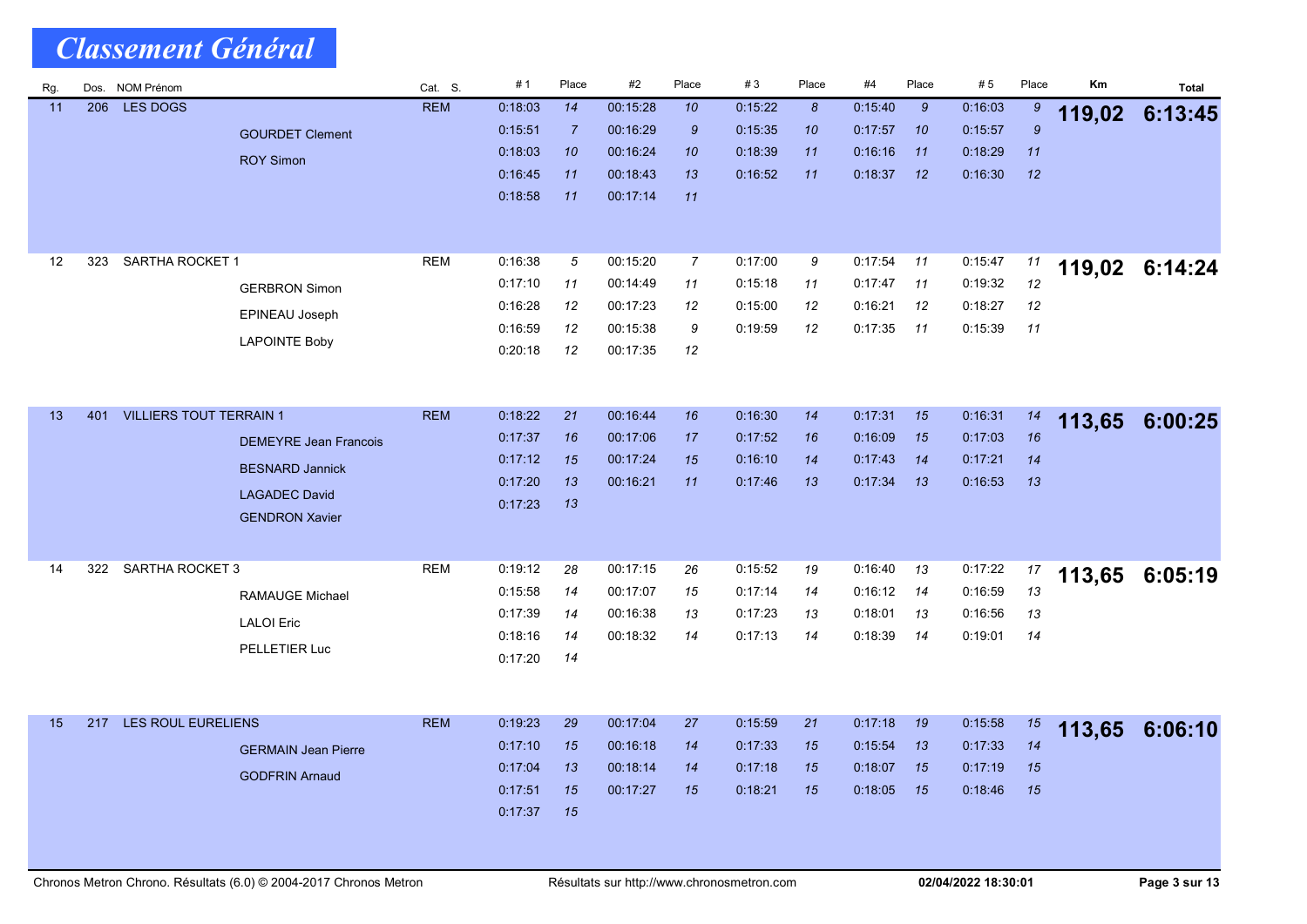| Rg. | Dos. | NOM Prénom        |                           | Cat. S.      | #1      | Place | #2       | Place | #3      | Place | #4      | Place | #5      | Place           | Km     | <b>Total</b> |
|-----|------|-------------------|---------------------------|--------------|---------|-------|----------|-------|---------|-------|---------|-------|---------|-----------------|--------|--------------|
| 16  | 201  | <b>UCMONTOIRE</b> |                           | <b>REM</b>   | 0:20:03 | 35    | 00:19:39 | 42    | 0:15:14 | 30    | 0:15:56 | 21    | 0:16:39 | 19              | 113,65 | 6:20:08      |
|     |      |                   | <b>PLOUZEAU Corentin</b>  |              | 0:17:59 | 19    | 00:19:17 | 23    | 0.15.15 | 18    | 0:15:28 | 18    | 0:15:32 | 15              |        |              |
|     |      |                   | <b>FAURE Florian</b>      |              | 0:19:25 | 16    | 00:21:23 | 17    | 0:15:15 | 16    | 0.15:54 | 16    | 0.16.54 | 16              |        |              |
|     |      |                   |                           |              | 0:21:51 | 16    | 00:23:48 | 28    | 0:15:51 | 16    | 0.18.08 | 16    | 0:19:25 | 16              |        |              |
|     |      |                   |                           |              | 0.21.21 | 16    |          |       |         |       |         |       |         |                 |        |              |
|     |      |                   |                           |              |         |       |          |       |         |       |         |       |         |                 |        |              |
|     |      |                   |                           |              |         |       |          |       |         |       |         |       |         |                 |        |              |
| 17  | 216  | RAID OX 72 RIDDEN |                           | <b>REM</b>   | 0:18:12 | 17    | 00:17:11 | 18    | 0:16.27 | 16    | 0:17:28 | 16    | 0:16:35 | 16              | 108,28 | 6:02:43      |
|     |      |                   | LE BERRE Jean Francois    |              | 0:17:29 | 17    | 00 16:58 | 16    | 0:18.04 | 17    | 0:16:53 | -17   | 0:17:57 | 18              |        |              |
|     |      |                   | <b>CHEVALLIER Herve</b>   |              | 0:18:10 | 17    | 00:18:20 | 16    | 0.19.01 | 17    | 0.18:43 | -17   | 0.19:42 | 17              |        |              |
|     |      |                   |                           |              | 0:18:42 | 17    | 00:18:45 | 20    | 0:19.04 | 17    | 0:19:13 | 17    | 0:19:56 | 17              |        |              |
|     |      |                   |                           |              |         |       |          |       |         |       |         |       |         |                 |        |              |
|     |      |                   |                           |              |         |       |          |       |         |       |         |       |         |                 |        |              |
|     |      |                   |                           |              |         |       |          |       |         |       |         |       |         |                 |        |              |
| 18  | 330  | <b>ABOI TEAM</b>  |                           | <b>REM</b>   | 0.21.02 | 43    | 00:16:38 | 30    | 0:16:22 | 28    | 0:19:05 | 28    | 0:17:02 | 26              | 108,28 | 6:03:40      |
|     |      |                   | <b>PELTIER Yvan</b>       |              | 0:16:30 | 23    | 00:19:44 | 25    | 0:17:20 | 23    | 0:15:54 | 20    | 0:21:12 | 24              |        |              |
|     |      |                   | <b>GUILLONNEAU Alexis</b> |              | 0:17:34 | 22    | 00:16:04 | 18    | 0:20:39 | 21    | 0:17:26 | 19    | 0:16:18 | 18              |        |              |
|     |      |                   | <b>PLANCHAIS Benoit</b>   |              | 0:20:53 | 19    | 00 18:03 | 17    | 0:16:53 | 18    | 0.21:52 | - 19  | 0:17:18 | 18              |        |              |
|     |      |                   |                           |              |         |       |          |       |         |       |         |       |         |                 |        |              |
|     |      |                   |                           |              |         |       |          |       |         |       |         |       |         |                 |        |              |
| 19  | 306  | LES BDJM          |                           | <b>REM</b>   | 0.18:09 | 15    | 00:17:18 | 19    | 0:17:46 | 24    | 0:18:34 | 24    | 0:18:09 |                 |        |              |
|     |      |                   |                           |              | 0.19.08 | 26    | 00:16:37 | 24    | 0:17:33 | 22    | 0.17:27 | 22    | 0:18:19 | 24<br>22        | 108,28 | 6:03:49      |
|     |      |                   | <b>GASCHET Jean Marc</b>  |              | 0:18:46 | 21    | 00:19:24 | 22    | 0:16.28 | 18    | 0:17:37 | 18    | 0.18:13 | 19              |        |              |
|     |      |                   | DAGUENET Benjamin         |              | 0.20:02 | 18    | 00:19:04 | 18    | 0:20:17 | 19    | 0:17:03 | 18    | 0:18:03 | 19              |        |              |
|     |      |                   | <b>HIRIGOYEN David</b>    |              |         |       |          |       |         |       |         |       |         |                 |        |              |
|     |      |                   |                           |              |         |       |          |       |         |       |         |       |         |                 |        |              |
|     |      |                   |                           |              |         |       |          |       |         |       |         |       |         |                 |        |              |
| 20  | 328  | <b>FLC</b>        |                           | <b>REX X</b> | 0:18:19 | 19    | 00:21:02 | 41    | 0:15:59 | 31    | 0:22:22 | 36    | 0:16:18 | 31              |        |              |
|     |      |                   |                           |              | 0:16:59 | 28    | 00:22:24 | 34    | 0:16:05 | 29    | 0:16:31 | 27    | 0.23:03 | 32 <sup>2</sup> | 108,28 | 6:04:08      |
|     |      |                   | <b>GODARD Vincent</b>     |              | 0.16:03 | 28    | 00:16:52 | 23    | 0.16.38 | 23    | 0:17:38 | 23    | 0:23:15 | 25              |        |              |
|     |      |                   | <b>GODARD Virginie</b>    |              | 0.16:21 | 23    | 00:17:38 | 16    | 0.16.28 | 20    | 0.17:12 | -20   | 0.17:11 | 20              |        |              |
|     |      |                   | <b>LOUVET Franck</b>      |              |         |       |          |       |         |       |         |       |         |                 |        |              |
|     |      |                   |                           |              |         |       |          |       |         |       |         |       |         |                 |        |              |
|     |      |                   |                           |              |         |       |          |       |         |       |         |       |         |                 |        |              |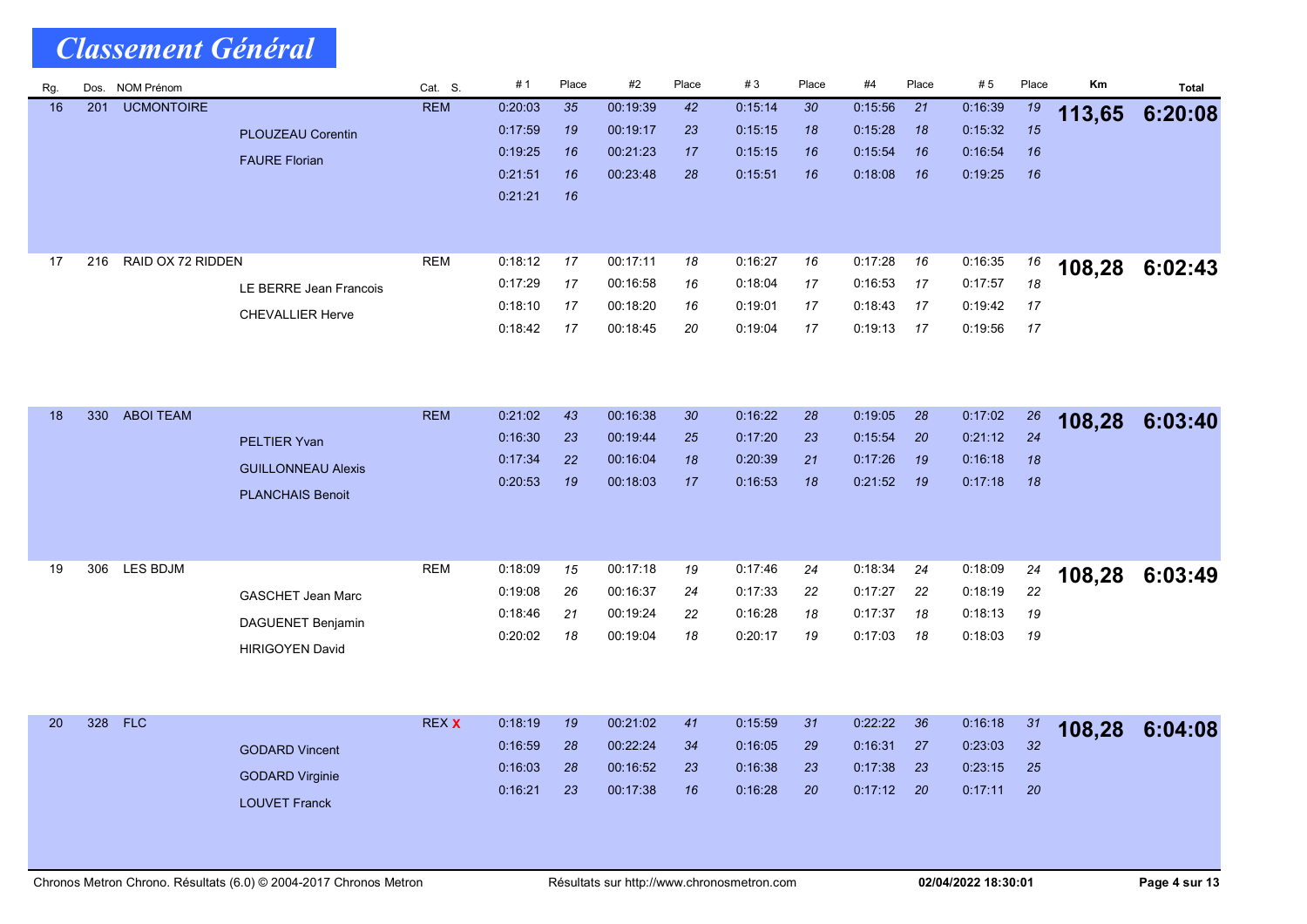| Rg. | Dos. | <b>NOM Prénom</b>      |                           | Cat. S.      | #1      | Place | #2       | Place           | #3      | Place | #4      | Place | #5      | Place | Km     | <b>Total</b>   |
|-----|------|------------------------|---------------------------|--------------|---------|-------|----------|-----------------|---------|-------|---------|-------|---------|-------|--------|----------------|
| 21  | 320  | <b>LES OUTSIDERS</b>   |                           | <b>REM</b>   | 0:17:58 | 13    | 00:16:24 | 13              | 0.17.50 | 18    | 0:19:22 | 23    | 0:17:21 | 23    | 108,28 | 6:10:16        |
|     |      |                        | <b>PETIT Mickael</b>      |              | 0.17:53 | 24    | 00:16:47 | 20              | 0.18.40 | 20    | 0:18:32 | 23    | 0:16.48 | 20    |        |                |
|     |      |                        | <b>PETIT Estban</b>       |              | 0:19:12 | 19    | 00:20:05 | 20              | 0.17.20 | 20    | 0:19:26 | 20    | 0:20:03 | 22    |        |                |
|     |      |                        | <b>BROSSIER Dominique</b> |              | 0:18:17 | 20    | 00:21:22 | 29              | 0:19:59 | 22    | 0.18.08 | 22    | 0:18:57 | 21    |        |                |
|     |      |                        |                           |              |         |       |          |                 |         |       |         |       |         |       |        |                |
|     |      |                        |                           |              |         |       |          |                 |         |       |         |       |         |       |        |                |
| 22  | 314  | LES CYCLOS             |                           | <b>REM</b>   | 0:19:44 | 32    | 00:18:43 | 37              | 0:16:22 | 29    | 0:17.49 | 27    | 0:19:27 | 27    |        |                |
|     |      |                        | <b>PILETTE Gilles</b>     |              | 0:21:16 | 32    | 00:17:29 | 31              | 0:18.24 | 28    | 0.16.49 | 28    | 0:17:27 | 26    | 108,28 | 6:12:38        |
|     |      |                        |                           |              | 0:19:52 | 25    | 00:22:23 | 28              | 0.17.46 | 27    | 0:18:56 | 28    | 0:16:31 | 23    |        |                |
|     |      |                        | <b>HERIVEAU Arnaud</b>    |              | 0:17:52 | 24    | 00:21:12 | 26              | 0.19.10 | 24    | 0:17:35 | 24    | 0:17:59 | 22    |        |                |
|     |      |                        | <b>BORDIER Diego</b>      |              |         |       |          |                 |         |       |         |       |         |       |        |                |
|     |      |                        |                           |              |         |       |          |                 |         |       |         |       |         |       |        |                |
|     |      |                        |                           |              |         |       |          |                 |         |       |         |       |         |       |        |                |
| 23  | 215  | <b>C TEAM CHARTRES</b> |                           | <b>REM</b>   | 0:18:19 | 20    | 00:17:48 | 25              | 0.16.27 | 22    | 0:18:09 | 20    | 0:17:08 | 21    | 108,28 | 6:12:43        |
|     |      |                        | <b>MENARD Fabrice</b>     |              | 0:18:41 | 22    | 00:16:59 | 19              | 0.19.06 | 21    | 0:17:15 | 21    | 0:19:04 | 21    |        |                |
|     |      |                        | <b>MOREL Jacques</b>      |              | 0:17:59 | 20    | 00:20:01 | 21              | 0:18:24 | 22    | 0:20:08 | 22    | 0.17.41 | 20    |        |                |
|     |      |                        |                           |              | 0:19:51 | 21    | 00:17:32 | 21              | 0.22:28 | 21    | 0:18:09 | 21    | 0.21.43 | 23    |        |                |
|     |      |                        |                           |              |         |       |          |                 |         |       |         |       |         |       |        |                |
|     |      |                        |                           |              |         |       |          |                 |         |       |         |       |         |       |        |                |
| 24  | 211  | <b>TEAM 30/04</b>      |                           | <b>REM</b>   | 0.18:49 | 25    | 00:16:52 | 21              | 0:16:45 | 20    | 0:17:10 | 17    | 0:17:29 | 18    |        |                |
|     |      |                        |                           |              | 0.17:40 | 18    | 00:17:54 | 18              | 0:17:50 | 19    | 0:17:44 | 19    | 0:19:06 | 19    |        | 108,28 6:14:00 |
|     |      |                        | JIOLLE Benjamin           |              | 0:18:12 | 18    | 00:20:25 | 19              | 0.18.14 | 19    | 0:20:44 | 21    | 0:18:32 | 21    |        |                |
|     |      |                        | <b>BOURGOIN Yohann</b>    |              | 0:20:52 | 22    | 00:19:14 | 33              | 0.21.11 | 23    | 0:18:36 | 23    | 0:20:53 | 24    |        |                |
|     |      |                        |                           |              |         |       |          |                 |         |       |         |       |         |       |        |                |
|     |      |                        |                           |              |         |       |          |                 |         |       |         |       |         |       |        |                |
|     |      |                        |                           |              |         |       |          |                 |         |       |         |       |         |       |        |                |
| 25  | 406  | SOUGE VTT              |                           | <b>REX X</b> | 0:20:14 | 37    | 00:17:50 | 33 <sup>°</sup> | 0.17.48 | 33    | 0:21:18 | 35    | 0:17.41 | 33    |        | 108,28 6:14:31 |
|     |      |                        | <b>ETIENNE David</b>      |              | 0:17:48 | 31    | 00:17:41 | 30              | 0:21:05 | 33    | 0:17:45 | 32    | 0:18:16 | 29    |        |                |
|     |      |                        | <b>TERRON Nathalie</b>    |              | 0:17:57 | 29    | 00:21:10 | 30              | 0:17:57 | 30    | 0.18:14 | 29    | 0:17:58 | 27    |        |                |
|     |      |                        | <b>CHAUMONTEL Pascal</b>  |              | 0.21.33 | 28    | 00:18:00 | 27              | 0:17:54 | 25    | 0.18.42 | 25    | 0.17.49 | 25    |        |                |
|     |      |                        | <b>FOUQUET Patrick</b>    |              |         |       |          |                 |         |       |         |       |         |       |        |                |
|     |      |                        |                           |              |         |       |          |                 |         |       |         |       |         |       |        |                |
|     |      |                        |                           |              |         |       |          |                 |         |       |         |       |         |       |        |                |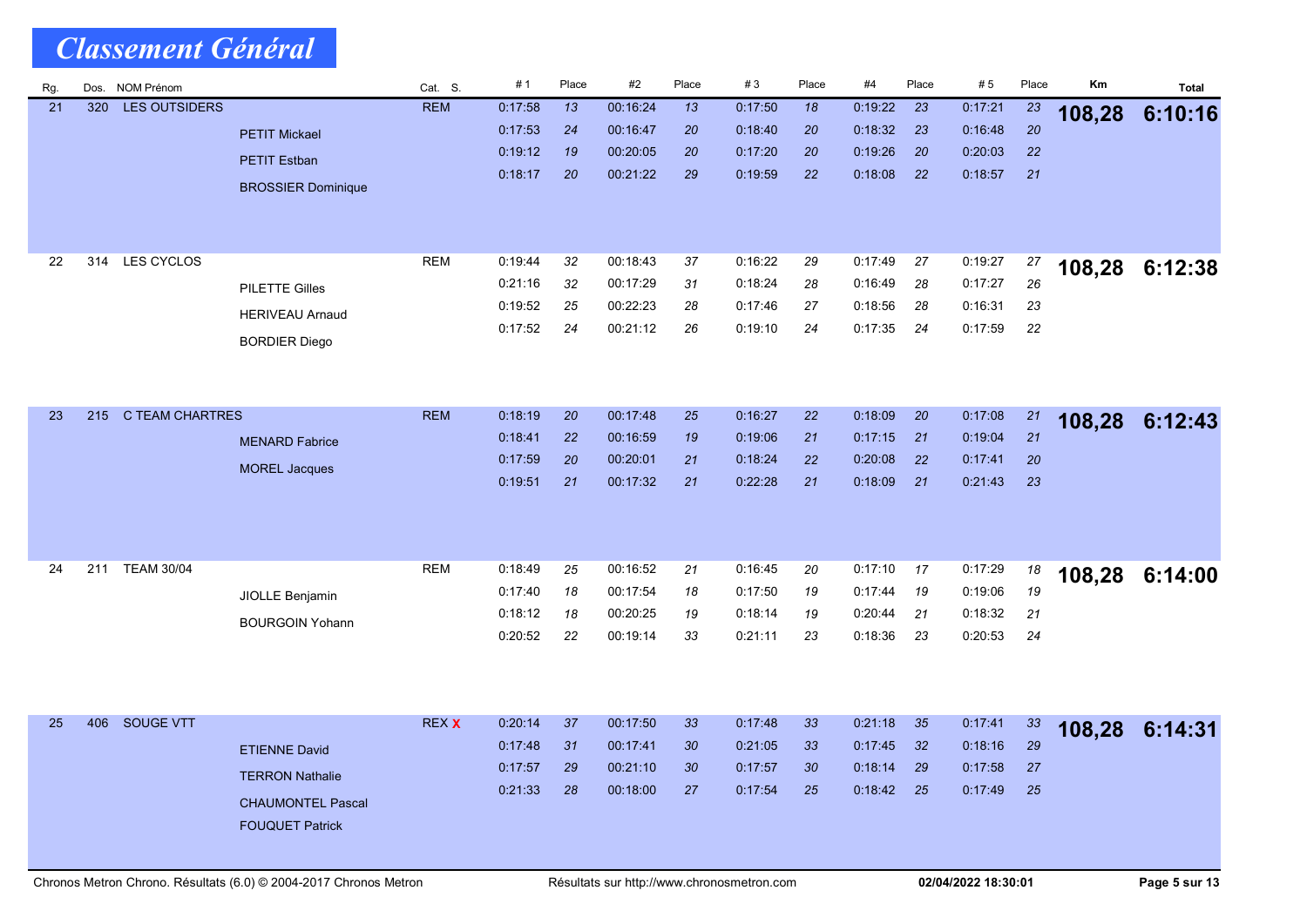| <b>Classement Général</b> |
|---------------------------|
|---------------------------|

| Rg. | Dos. | NOM Prénom              |                              | Cat. S.    | #1      | Place | #2       | Place | #3      | Place           | #4      | Place | #5      | Place    | Km     | <b>Total</b> |
|-----|------|-------------------------|------------------------------|------------|---------|-------|----------|-------|---------|-----------------|---------|-------|---------|----------|--------|--------------|
| 26  | 321  | <b>RIDE AND BEER</b>    |                              | <b>REM</b> | 0.17:58 | 12    | 00:16:39 | 14    | 0.16.41 | 13              | 0.17.47 | 14    | 0:15.49 | 12       | 108,28 | 6:16:34      |
|     |      |                         | <b>POIREAU Benoit</b>        |            | 0:16:25 | 13    | 00:17:10 | 13    | 0.17.46 | 13              | 0:18:14 | 16    | 0:18:31 | 17       |        |              |
|     |      |                         | <b>MEYFROOT Baptiste</b>     |            | 0.31.29 | 27    | 00:19:02 | 25    | 0.18.13 | 24              | 0:19:46 | 25    | 0.17.43 | 24       |        |              |
|     |      |                         | <b>HARDY Malo</b>            |            | 0:19:27 | 25    | 00:19:51 | 23    | 0:20:50 | 26              | 0:18:20 | 26    | 0.19.03 | 26       |        |              |
|     |      |                         |                              |            |         |       |          |       |         |                 |         |       |         |          |        |              |
|     |      |                         |                              |            |         |       |          |       |         |                 |         |       |         |          |        |              |
| 27  | 308  | ANIM FIESTA CANNONSCOTT |                              | <b>REM</b> | 0:20:28 | 39    | 00:17:28 | 31    | 0:18:30 | 34              | 0:18:51 | 31    | 0:18:16 | 30       |        |              |
|     |      |                         |                              |            | 0:18.41 | 30    | 00:18:54 | 32    | 0:18:33 | 31              | 0:17:53 | 30    | 0:19:01 | 28       | 102,91 | 6:00:43      |
|     |      |                         | <b>LEROUX Christophe</b>     |            | 0:19:47 | 30    | 00:17:58 | 26    | 0:18:59 | 26              | 0:18:48 | 27    | 0:18:00 | 26       |        |              |
|     |      |                         | <b>GAUTIER David</b>         |            | 0:19:17 | 26    | 00:19:31 | 19    | 0.21.06 | 28              | 0:20:50 | 27    |         |          |        |              |
|     |      |                         | <b>DIGUER Sebastien</b>      |            |         |       |          |       |         |                 |         |       |         |          |        |              |
|     |      |                         |                              |            |         |       |          |       |         |                 |         |       |         |          |        |              |
|     |      |                         |                              |            |         |       |          |       |         |                 |         |       |         |          |        |              |
| 28  | 404  | #OUKCEKOFREINE          |                              | <b>REM</b> | 0:22:42 | 51    | 00:20:15 | 49    | 0:16:08 | 41              | 0:17:42 | 33    | 0:24:01 | 45       | 102,91 | 6:02:10      |
|     |      |                         | <b>PIERRE ANTOINE Favrel</b> |            | 0.17:10 | 40    | 00:19:07 | 42    | 0.16.24 | 35              | 0.20:05 | 34    | 0:17:09 | 34       |        |              |
|     |      |                         | <b>MORANCAIS Anthony</b>     |            | 0:19:21 | 34    | 00:16:53 | 31    | 0.22.28 | 32 <sub>2</sub> | 0.17.21 | 32    | 0:19:34 | 32       |        |              |
|     |      |                         | <b>TRASSARD Alex</b>         |            | 0:18:53 | 32    | 00:18:34 | 22    | 0:20:33 | 29              | 0:17:59 | 28    |         |          |        |              |
|     |      |                         | <b>DUPUIS Maximilien</b>     |            |         |       |          |       |         |                 |         |       |         |          |        |              |
|     |      |                         |                              |            |         |       |          |       |         |                 |         |       |         |          |        |              |
| 29  | 209  | TEAM LES K D OR         |                              | <b>REM</b> | 0.18:23 | 22    | 00:17:25 | 22    | 0:16:22 | 17              | 0:17:28 | 18    | 0:18:11 |          |        |              |
|     |      |                         |                              |            | 0:17:45 | 20    | 00:19:03 | 22    | 0:19:20 | 24              | 0:19:12 | 25    | 0:19:59 | 20<br>25 | 102,91 | 6:02:14      |
|     |      |                         | <b>TORTEVOIS Gaetan</b>      |            | 0:19:31 | 24    | 00:20:08 | 24    | 0:19:02 | 25              | 0:19:34 | 24    | 0:19:22 | 28       |        |              |
|     |      |                         | <b>DUME Antoine</b>          |            | 0.19:00 | 27    | 00:19:39 | 30    | 0:20:15 | 27              | 0:22:44 | 29    |         |          |        |              |
|     |      |                         |                              |            |         |       |          |       |         |                 |         |       |         |          |        |              |
|     |      |                         |                              |            |         |       |          |       |         |                 |         |       |         |          |        |              |
|     |      |                         |                              |            |         |       |          |       |         |                 |         |       |         |          |        |              |
| 30  | 315  | <b>BIKERS UCM</b>       |                              | <b>REM</b> | 0:18:13 | 18    | 00:16:59 | 17    | 0:18:32 | 26              | 0.20.32 | 29    | 0:19:05 | 29       | 102,91 | 6:02:39      |
|     |      |                         | <b>NORGUET Yann</b>          |            | 0:20:14 | 34    | 00:16:23 | 29    | 0:17:17 | 27              | 0:19:49 | 29    | 0:20:32 | 30       |        |              |
|     |      |                         | <b>BELLAIR Olivier</b>       |            | 0:19:22 | 31    | 00:20:52 | 32    | 0:16:29 | 29              | 0.17.22 | 26    | 0:20:42 | 30       |        |              |
|     |      |                         | <b>BLATEAU Laurent</b>       |            | 0:21:11 | 30    | 00:20:12 | 31    | 0:22:05 | 32 <sup>2</sup> | 0:16:56 | 30    |         |          |        |              |
|     |      |                         |                              |            |         |       |          |       |         |                 |         |       |         |          |        |              |
|     |      |                         |                              |            |         |       |          |       |         |                 |         |       |         |          |        |              |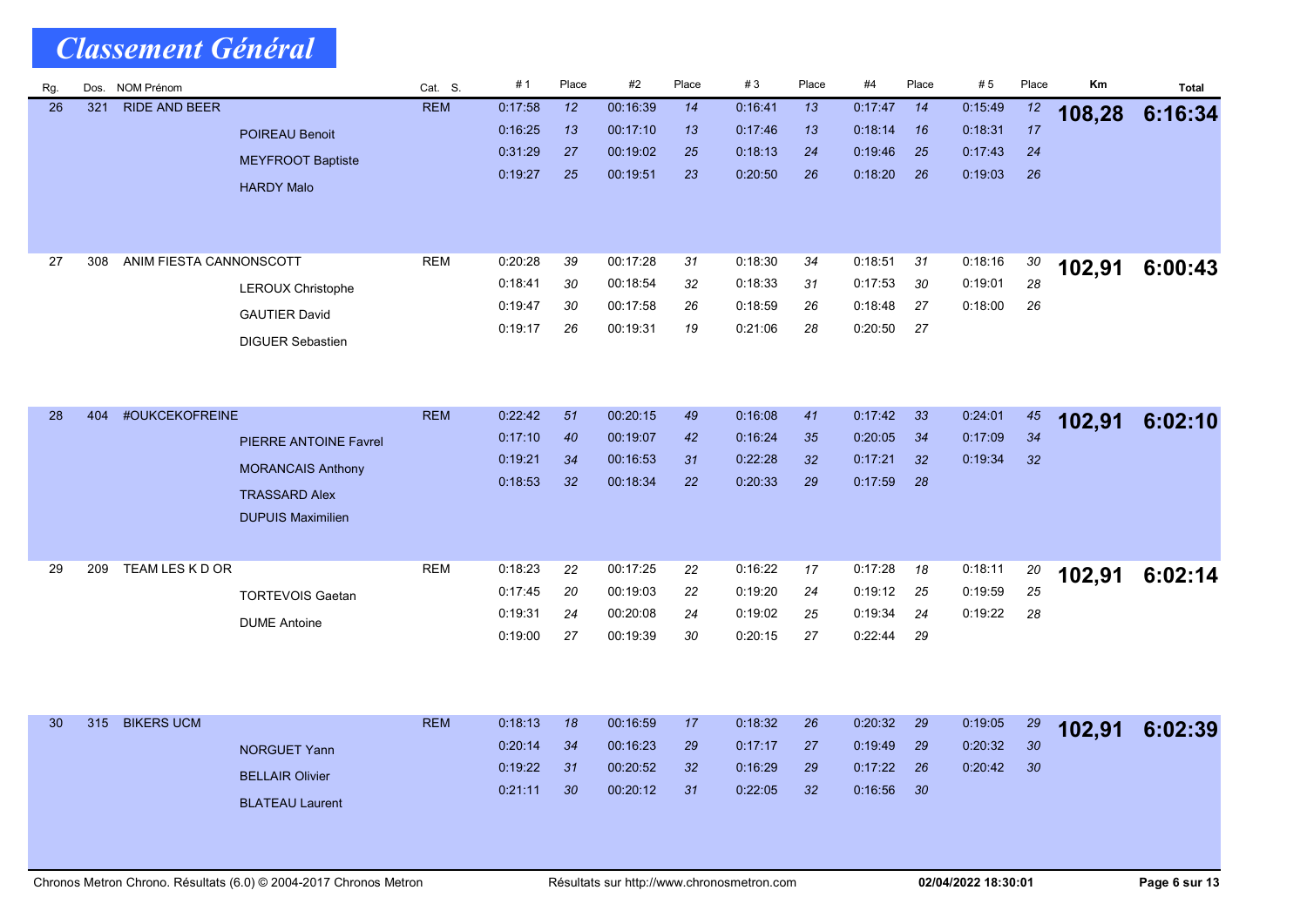| Rg. | Dos. | <b>NOM Prénom</b>              |                            | Cat. S.      | #1      | Place | #2       | Place | #3      | Place           | #4      | Place           | #5      | Place | Km     | <b>Total</b> |
|-----|------|--------------------------------|----------------------------|--------------|---------|-------|----------|-------|---------|-----------------|---------|-----------------|---------|-------|--------|--------------|
| 31  | 219  | <b>TEAM BLANCHARREAU</b>       |                            | <b>REM</b>   | 0:17:57 | 11    | 00:16:01 | 11    | 0.16.26 | 12 <sup>2</sup> | 0:20:51 | 22              | 0:17:08 | 22    | 102,91 | 6:03:21      |
|     |      |                                | <b>BLANCHARD Thibaut</b>   |              | 0:17:14 | 21    | 00:18:06 | 21    | 0.21:17 | 25              | 0:17:48 | 24              | 0:18:00 | 23    |        |              |
|     |      |                                | <b>CHARREAU Stephane</b>   |              | 0:18:14 | 23    | 00:25:33 | 27    | 0:19:03 | 28              | 0:19:19 | 30 <sup>°</sup> | 0:19:13 | 29    |        |              |
|     |      |                                |                            |              | 0.20:08 | 29    | 00:23:36 | 45    | 0.19.09 | 31              | 0.18.28 | 31              |         |       |        |              |
|     |      |                                |                            |              |         |       |          |       |         |                 |         |                 |         |       |        |              |
|     |      |                                |                            |              |         |       |          |       |         |                 |         |                 |         |       |        |              |
|     |      |                                |                            |              |         |       |          |       |         |                 |         |                 |         |       |        |              |
| 32  | 332  | <b>VILLIERS TOUT TERRAIN 2</b> |                            | <b>REM</b>   | 0:18:49 | 26    | 00:18:16 | 29    | 0:21:03 | 38              | 0:23:10 | 46              | 0:18:02 | 41    | 102,91 | 6:04:45      |
|     |      |                                | <b>CRINIER Thomas</b>      |              | 0.20:28 | 44    | 00:16:48 | 40    | 0:17:33 | 37              | 0:20:36 | 36              | 0:18:30 | 36    |        |              |
|     |      |                                | <b>ORTET Julien</b>        |              | 0:17:24 | 36    | 00:20:18 | 35    | 0:18:34 | 34              | 0:17:23 | 33              | 0:21:22 | 33    |        |              |
|     |      |                                | <b>TROUILLEBOUT Gaetan</b> |              | 0:18:28 | 33    | 00:18:08 | 24    | 0:20:11 | 30              | 0:19:52 | 32              |         |       |        |              |
|     |      |                                |                            |              |         |       |          |       |         |                 |         |                 |         |       |        |              |
|     |      |                                |                            |              |         |       |          |       |         |                 |         |                 |         |       |        |              |
| 33  | 402  | MONTOIRE VTT NATURE            |                            | <b>REX X</b> | 0:19:07 | 27    | 00:19:03 | 35    | 0:19:31 | 37              | 0:21:57 | 42              | 0:17:43 | 38    |        |              |
|     |      |                                |                            |              | 0:19:29 | 37    | 00:19:34 | 38    | 0:21:15 | 40              | 0:16:12 | 35              | 0:19:45 | 37    | 102,91 | 6:05:59      |
|     |      |                                | <b>BOULAY Anthony</b>      |              | 0:18:52 | 37    | 00:21:19 | 36    | 0:16:17 | 35              | 0:19:25 | 36              | 0:18:48 | 34    |        |              |
|     |      |                                | LE TALLEC Cynthia          |              | 0:22:12 | 35    | 00:16:22 | 25    | 0.20.13 | 34              | 0.19.03 | 33              |         |       |        |              |
|     |      |                                | <b>NOULIN Benoit</b>       |              |         |       |          |       |         |                 |         |                 |         |       |        |              |
|     |      |                                | <b>DUNAS Damien</b>        |              |         |       |          |       |         |                 |         |                 |         |       |        |              |
|     |      |                                |                            |              |         |       |          |       |         |                 |         |                 |         |       |        |              |
| 34  | 210  | LES 2 BRETTOIS                 |                            | <b>REM</b>   | 0:19:49 | 33    | 00:18:09 | 32    | 0:17:32 | 32              | 0.19:01 | 30              | 0:17:45 | 28    | 102,91 | 6:06:17      |
|     |      |                                | <b>PERROUX Pascal</b>      |              | 0:18:40 | 27    | 00:17:59 | 28    | 0.20.39 | 30              | 0:18:30 | 31              | 0:19:33 | 31    |        |              |
|     |      |                                |                            |              | 0:21:48 | 32    | 00:19:07 | 33    | 0.20.55 | 33              | 0:19:59 | 35              | 0:19:04 | 35    |        |              |
|     |      |                                | PERROUX Florian            |              | 0.21:20 | 34    | 00:19:06 | 35    | 0:19:18 | 35              | 0:18:11 | 34              |         |       |        |              |
|     |      |                                |                            |              |         |       |          |       |         |                 |         |                 |         |       |        |              |
|     |      |                                |                            |              |         |       |          |       |         |                 |         |                 |         |       |        |              |
|     |      |                                |                            |              |         |       |          |       |         |                 |         |                 |         |       |        |              |
| 35  | 204  | RIDE2BIKE                      |                            | <b>REM</b>   | 0:20:08 | 36    | 00:16:33 | 28    | 0.17.19 | 27              | 0:18:29 | 25              | 0:17:38 | 25    | 102,91 | 6:06:53      |
|     |      |                                | <b>MORTIER Jerome</b>      |              | 0.18:56 | 25    | 00:17:34 | 26    | 0.19.41 | 26              | 0:18:11 | 26              | 0:21:20 | 27    |        |              |
|     |      |                                | <b>VITARD Christophe</b>   |              | 0.17.47 | 26    | 00:22:53 | 29    | 0:18:01 | 31              | 0:18:56 | 31              | 0:22:25 | 31    |        |              |
|     |      |                                |                            |              | 0.18.11 | 31    | 00:19:47 | 36    | 0.22.48 | 33              | 0:20:24 | 35              |         |       |        |              |
|     |      |                                |                            |              |         |       |          |       |         |                 |         |                 |         |       |        |              |
|     |      |                                |                            |              |         |       |          |       |         |                 |         |                 |         |       |        |              |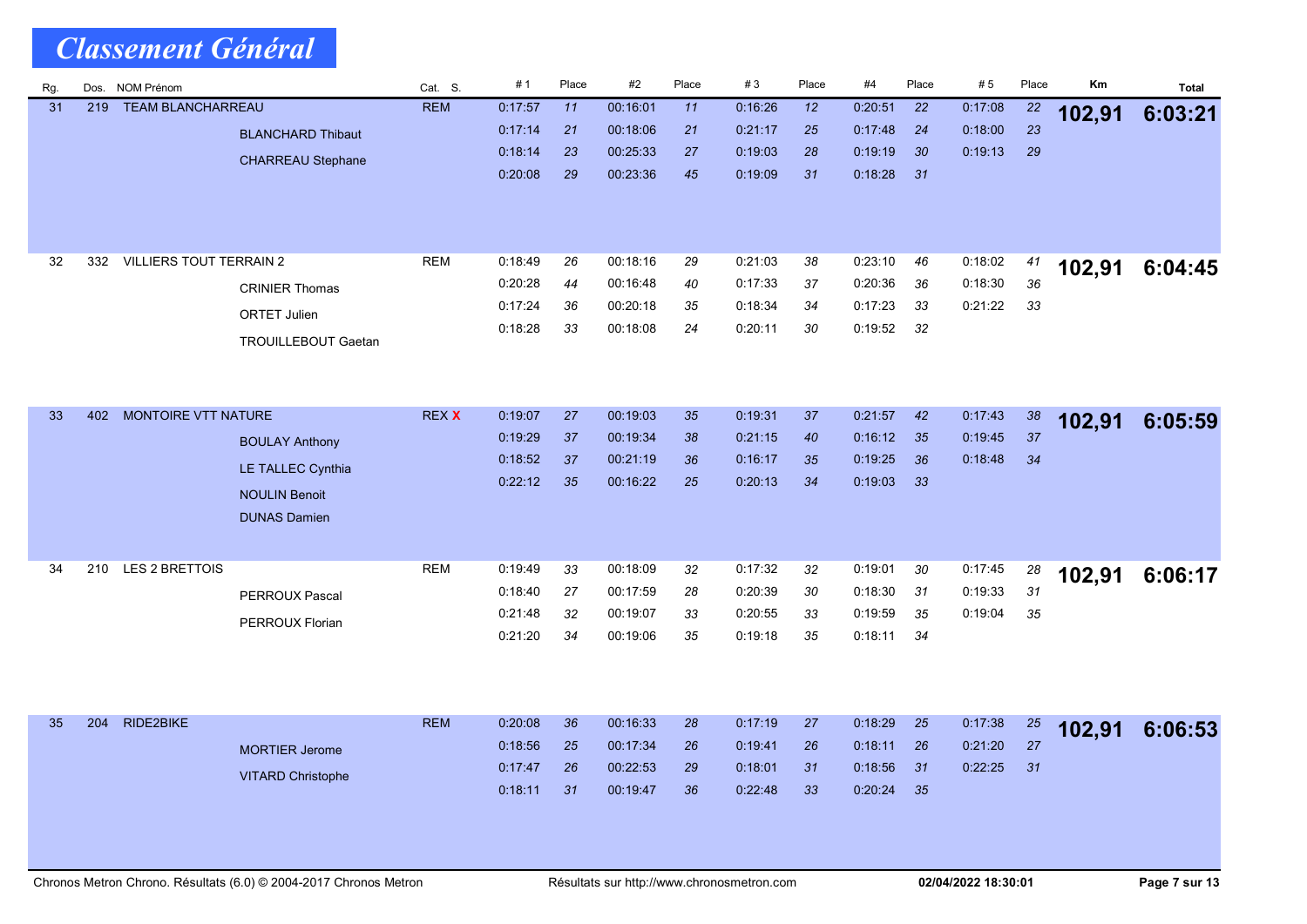| Rg. | Dos. | <b>NOM Prénom</b>           |                         | Cat. S.      | #1      | Place | #2       | Place | #3      | Place | #4      | Place | # 5     | Place    | Km     | <b>Total</b> |
|-----|------|-----------------------------|-------------------------|--------------|---------|-------|----------|-------|---------|-------|---------|-------|---------|----------|--------|--------------|
| 36  | 409  | LES COUSINS DE LA BERNAILLE |                         | <b>REX X</b> | 0.18.38 | 24    | 00:17:19 | 23    | 0:20:29 | 35    | 0:22:02 | 40    | 0:18:15 | 37       | 102,91 | 6:08:41      |
|     |      |                             | PAIRIGOIS Jimmy         |              | 0:19:14 | 35    | 00:20:30 | 39    | 0:22:04 | 41    | 0:16:34 | 38    | 0:20:37 | 40       |        |              |
|     |      |                             | <b>ODEAU Francine</b>   |              | 0:18:53 | 38    | 00:21:29 | 39    | 0.16.36 | 38    | 0:21:14 | 38    | 0:18:52 | 37       |        |              |
|     |      |                             | <b>ODEAU Thierry</b>    |              | 0:22:12 | 38    | 00:17:25 | 32    | 0.19.08 | 36    | 0:17:15 | 36    |         |          |        |              |
|     |      |                             | <b>BONNEVOY Herve</b>   |              |         |       |          |       |         |       |         |       |         |          |        |              |
|     |      |                             |                         |              |         |       |          |       |         |       |         |       |         |          |        |              |
| 37  | 208  | <b>TROO BIKE FERTOIS</b>    |                         | <b>REM</b>   | 0:18.27 | 23    | 00:16:27 | 15    | 0:16:43 | 15    | 0:20:58 | 26    | 0:22:45 |          |        |              |
|     |      |                             |                         |              | 0:16:34 | 29    | 00:16:40 | 27    | 0:22:24 | 32    | 0:24:48 | 39    | 0:16:55 | 34<br>35 | 102,91 | 6:10:25      |
|     |      |                             | <b>LEPETIT Vincent</b>  |              | 0:17:22 | 33    | 00:24:27 | 37    | 0:17:08 | 37    | 0:17:12 | 34    | 0.24.51 | 38       |        |              |
|     |      |                             | <b>PIERRE Gilles</b>    |              | 0:17:18 | 36    | 00:25:00 | 42    | 0:16:43 | 37    | 0:17:53 | 37    |         |          |        |              |
|     |      |                             |                         |              |         |       |          |       |         |       |         |       |         |          |        |              |
|     |      |                             |                         |              |         |       |          |       |         |       |         |       |         |          |        |              |
|     |      |                             |                         |              |         |       |          |       |         |       |         |       |         |          |        |              |
| 38  | 202  | LES CUISSES DE GRENOUILLE   |                         | <b>REM</b>   | 0:20:16 | 38    | 00:17:52 | 34    | 0:20:06 | 39    | 0.18.09 | 32    | 0:18:26 | 32       | 97,54  | 6:00:08      |
|     |      |                             | <b>NAVEAU Frederic</b>  |              | 0:18:44 | 33    | 00:18:54 | 33    | 0.19:03 | 34    | 0:19:52 | 33    | 0:19:04 | 33       |        |              |
|     |      |                             | <b>GUERIN Damien</b>    |              | 0.19.41 | 35    | 00:20:36 | 34    | 0.20.39 | 36    | 0:19:37 | 37    | 0:20:51 | 36       |        |              |
|     |      |                             |                         |              | 0:20:02 | 37    | 00:23:16 | 41    | 0.25:08 | 38    |         |       |         |          |        |              |
|     |      |                             |                         |              |         |       |          |       |         |       |         |       |         |          |        |              |
|     |      |                             |                         |              |         |       |          |       |         |       |         |       |         |          |        |              |
|     |      |                             |                         |              |         |       |          |       |         |       |         |       |         |          |        |              |
| 39  | 307  | <b>PATHOBEN</b>             |                         | <b>REM</b>   | 0:19:37 | 31    | 00:19:33 | 39    | 0:22:32 | 46    | 0.18.30 | 43    | 0:20:08 | 44       | 97,54  | 6:01:33      |
|     |      |                             | <b>BOUTELOUP Thomas</b> |              | 0:22:13 | 46    | 00:17:42 | 45    | 0:19.47 | 44    | 0:22:43 | 45    | 0:18:40 | 43       |        |              |
|     |      |                             | <b>BRETEAU Benjamin</b> |              | 0:20:09 | 43    | 00:22:07 | 43    | 0:18.41 | 42    | 0:20:14 | 42    | 0:22:24 | $42\,$   |        |              |
|     |      |                             | <b>PATE Patrick</b>     |              | 0:18:25 | 41    | 00:19:26 | 39    | 0.18.52 | 39    |         |       |         |          |        |              |
|     |      |                             |                         |              |         |       |          |       |         |       |         |       |         |          |        |              |
|     |      |                             |                         |              |         |       |          |       |         |       |         |       |         |          |        |              |
| 40  | 312  | <b>ESC</b>                  |                         | <b>REM</b>   | 0:21:10 | 44    | 00:18:04 | 40    | 0:20:07 | 42    | 0.18.24 | 37    | 0:18:03 |          |        |              |
|     |      |                             |                         |              | 0:20:49 | 36    | 00 18:56 | 35    | 0.18.25 | 36    | 0.20.59 | 37    | 0:20:45 | 35<br>39 | 97,54  | 6:01:34      |
|     |      |                             | <b>CHEVEREAU Thomas</b> |              | 0.19:01 | 39    | 00:20:49 | 38    | 0:20:25 | 39    | 0:19:28 | 39    | 0.21.19 | 39       |        |              |
|     |      |                             | <b>BENARD Julien</b>    |              | 0:20:34 | 39    | 00:19:31 | 40    | 0.24.53 | 40    |         |       |         |          |        |              |
|     |      |                             | <b>PINEAU Thomas</b>    |              |         |       |          |       |         |       |         |       |         |          |        |              |
|     |      |                             |                         |              |         |       |          |       |         |       |         |       |         |          |        |              |
|     |      |                             |                         |              |         |       |          |       |         |       |         |       |         |          |        |              |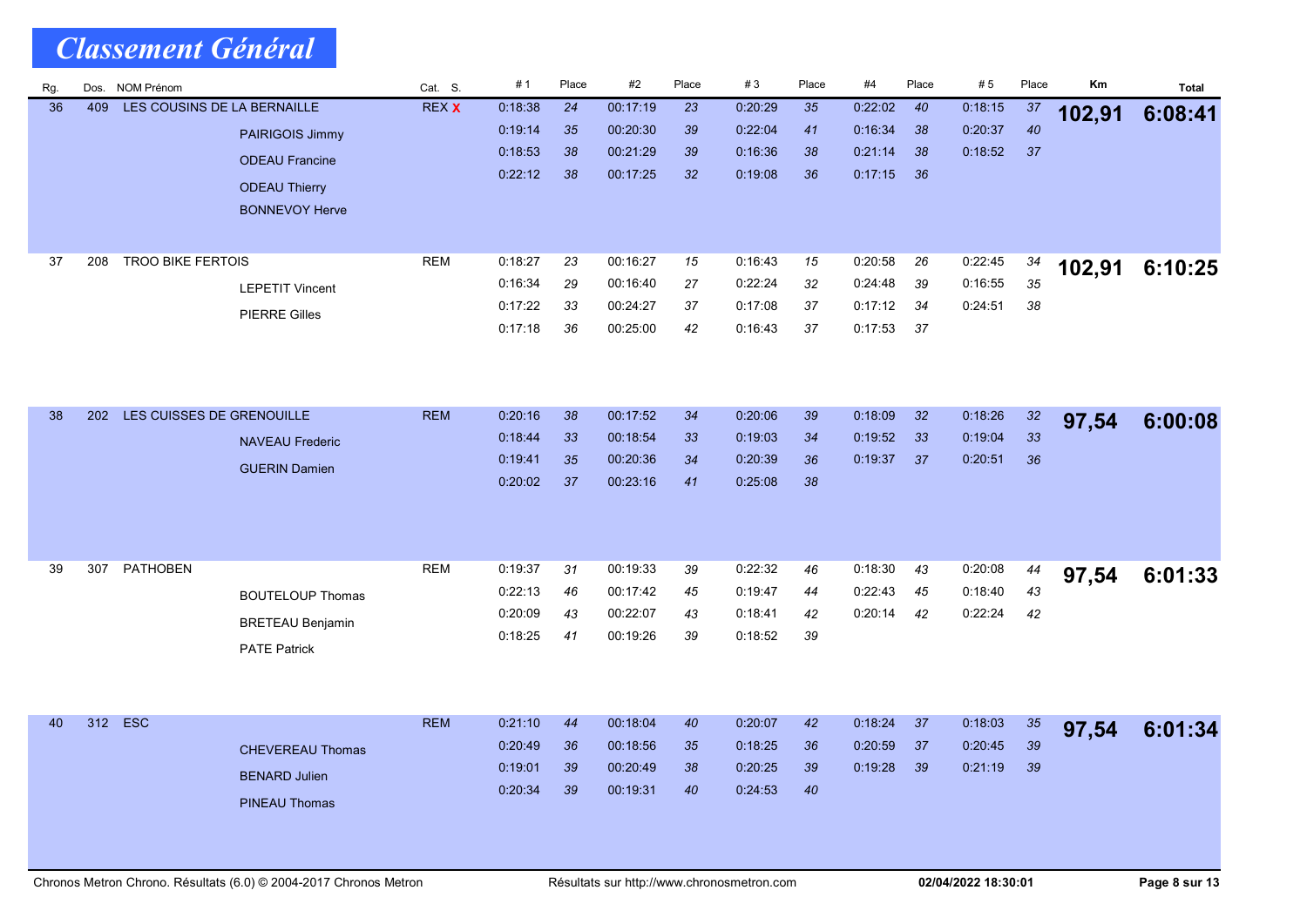| Rg. | Dos. | NOM Prénom            |                                  | Cat. S.    | #1                 | Place    | #2                   | Place    | #3                 | Place    | #4                 | Place    | #5                 | Place    | Κm    | <b>Total</b> |
|-----|------|-----------------------|----------------------------------|------------|--------------------|----------|----------------------|----------|--------------------|----------|--------------------|----------|--------------------|----------|-------|--------------|
| 41  | 403  |                       | MONTOIRE VTT NATURE LES VETERANS | <b>REM</b> | 0.21.24            | 46       | 00:18:59             | 45       | 0:20:27            | 44       | 0:20:01            | 45       | 0.19.10            | 43       | 97,54 | 6:02:24      |
|     |      |                       | <b>BOUHOURS Mickael</b>          |            | 0:19:22            | 43       | 00:19:58             | 43       | 0:20:38            | 43       | 0:19:07            | 43       | 0.19.08            | 41       |       |              |
|     |      |                       | <b>JONCHERE Vincent</b>          |            | 0:20:42            | 41       | 00:21:02             | 40       | 0.18.57            | 40       | 0.19.36            | 40       | 0:21:33            | 40       |       |              |
|     |      |                       | <b>CHAPEAU Olivier</b>           |            | 0.20.48            | 40       | 00:19:14             | 38       | 0:22:27            | 41       |                    |          |                    |          |       |              |
|     |      |                       | <b>GUEPIN Pascal</b>             |            |                    |          |                      |          |                    |          |                    |          |                    |          |       |              |
|     |      |                       |                                  |            |                    |          |                      |          |                    |          |                    |          |                    |          |       |              |
| 42  | 218  | <b>NERVOUSBIKER</b>   |                                  | <b>REM</b> | 0:21:40            | 48       | 00:17:08             | 38       | 0:18:10            | 36       | 0:19:55            | 34       | 0:22:25            | 40       | 97,54 | 6:08:30      |
|     |      |                       | <b>MOREAU Damien</b>             |            | 0:17:46            | 38       | 00:18:38             | 36       | 0:21:33            | 39       | 0:18:45            | 40       | 0:19:40            | 38       |       |              |
|     |      |                       | <b>CAILLAS Fabien</b>            |            | 0:21:23            | 40       | 00:23:21             | 41       | 0.19.37            | 41       | 0:21:09            | 41       | 0.23:00            | 41       |       |              |
|     |      |                       |                                  |            | 0.22:18            | 42       | 00:20:05             | 47       | 0.22:06            | 42       |                    |          |                    |          |       |              |
|     |      |                       |                                  |            |                    |          |                      |          |                    |          |                    |          |                    |          |       |              |
|     |      |                       |                                  |            |                    |          |                      |          |                    |          |                    |          |                    |          |       |              |
| 43  | 329  | LA LEVRETTE           |                                  | <b>REM</b> | 0.23.11            | 52       | 00:21:35             | 52       | 0:18:52            | 49       | 0.20.35            | 48       | 0:20:32            | 48       |       |              |
|     |      |                       | <b>TOUCHET Mickael</b>           |            | 0:21:54            | 47       | 00:19:40             | 47       | 0:20:31            | 48       | 0.19.19            | 47       | 0:20:21            | 47       | 97,54 | 6:08:52      |
|     |      |                       | <b>MEDARD Nicolas</b>            |            | 0:20:24            | 46       | 00:21:44             | 46       | 0.19.12            | 45       | 0:18:39            | 44       | 0:21:36            | 44       |       |              |
|     |      |                       |                                  |            | 0.19.44            | 43       | 00:19:22             | 37       | 0:21:49            | 43       |                    |          |                    |          |       |              |
|     |      |                       | <b>BLIN Wilfrid</b>              |            |                    |          |                      |          |                    |          |                    |          |                    |          |       |              |
|     |      |                       |                                  |            |                    |          |                      |          |                    |          |                    |          |                    |          |       |              |
|     |      |                       |                                  |            |                    |          |                      |          |                    |          |                    |          |                    |          |       |              |
| 44  | 407  | L AGENCE TOUS RISQUES |                                  | <b>REM</b> | 0.20.45            | 40       | 00:19:28             | 43       | 0:23:19            | 48       | 0.21.58            | 50       | 0:17:47            | 46       | 97,54 | 6:16:51      |
|     |      |                       | RICORDEAU Gaetan                 |            | 0:19:06<br>0.24:14 | 45<br>47 | 00:23:39<br>00:22:25 | 46<br>47 | 0:21:45<br>0:18:18 | 49<br>47 | 0:17:58<br>0:19:18 | 46<br>46 | 0:19:18<br>0.24:25 | 46<br>47 |       |              |
|     |      |                       | <b>CORMIER Jerome</b>            |            | 0:22:44            | 48       | 00:21:23             | 46       | 0:19:09            | 44       |                    |          |                    |          |       |              |
|     |      |                       | <b>GARRY Ambroise</b>            |            |                    |          |                      |          |                    |          |                    |          |                    |          |       |              |
|     |      |                       | <b>BEASLE Yann</b>               |            |                    |          |                      |          |                    |          |                    |          |                    |          |       |              |
|     |      |                       |                                  |            |                    |          |                      |          |                    |          |                    |          |                    |          |       |              |
| 45  | 214  | LES 2 ROUX            |                                  | <b>REM</b> | 0:21:23            | 45       | 00:20:18             | 48       | 0:19:22            | 45       | 0:19:14            | 44       | 0:19:34            | 42       | 97,54 | 6:18:22      |
|     |      |                       | <b>ROUX Alexandre</b>            |            | 0.19.22            | 42       | 00:20:31             | 44       | 0 21:55            | 45       | 0:19:56            | 44       | 0:21:01            | 45       |       |              |
|     |      |                       | <b>FLAMBARD Arnaud</b>           |            | 0:20:49            | 45       | 00:21:59             | 44       | 0 21:02            | 44       | 0:22:36            | 45       | 0.21:30            | 45       |       |              |
|     |      |                       |                                  |            | 0.23.08            | 45       | 00:22:36             | 51       | 0.22:14            | 45       |                    |          |                    |          |       |              |
|     |      |                       |                                  |            |                    |          |                      |          |                    |          |                    |          |                    |          |       |              |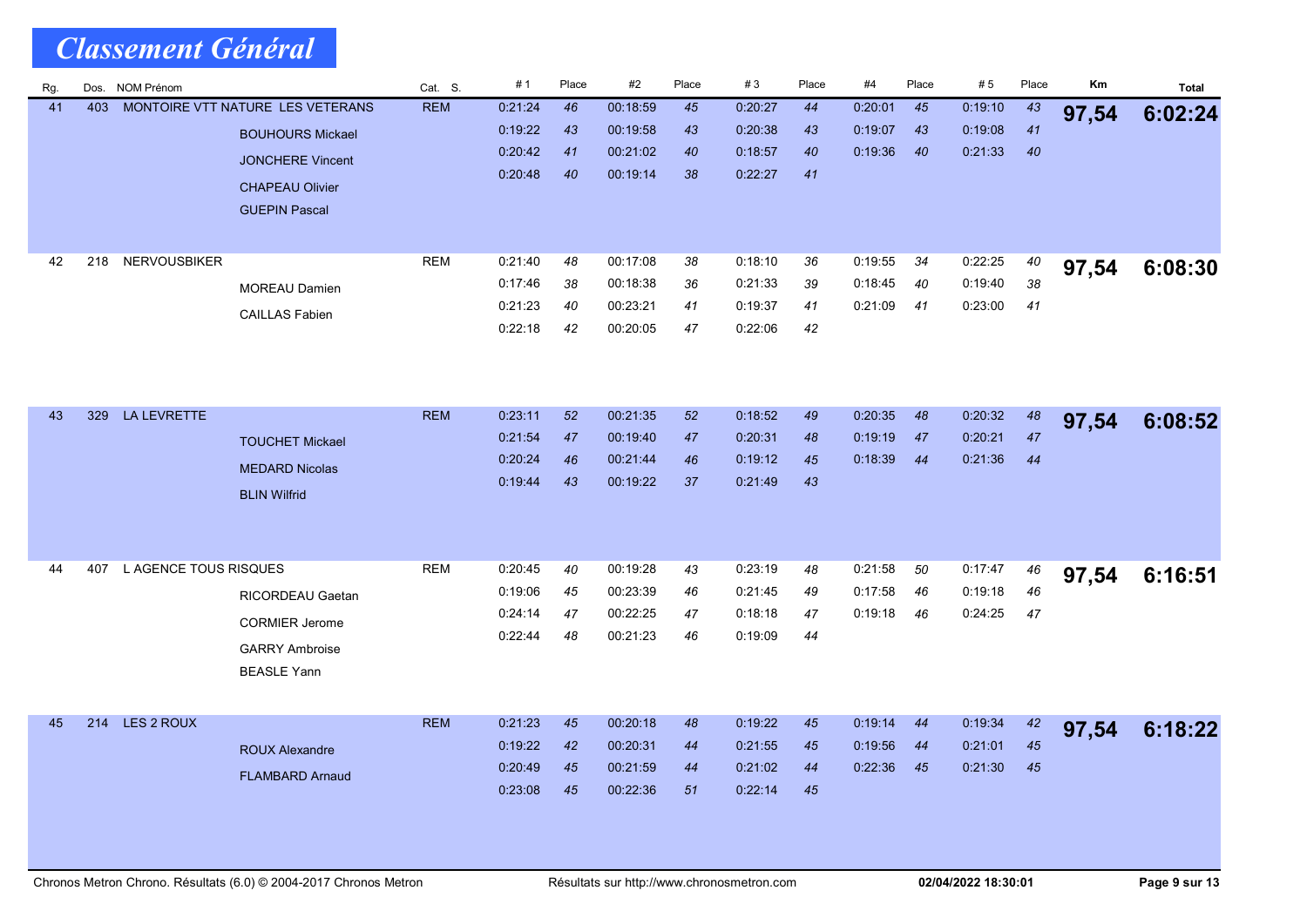| Rg. | Dos. | NOM Prénom                 |                         | Cat. S.      | #1                 | Place    | #2       | Place    | #3      | Place | #4      | Place | #5      | Place | Km    | <b>Total</b> |
|-----|------|----------------------------|-------------------------|--------------|--------------------|----------|----------|----------|---------|-------|---------|-------|---------|-------|-------|--------------|
| 46  | 405  | LES PEDALES DU PERCHE      |                         | <b>REM</b>   | 0:23:22            | 54       | 00:26:30 | 60       | 0:20:04 | 55    | 0.19:06 | 54    | 0:20:10 | 55    | 97,54 | 6:18:58      |
|     |      |                            | <b>GOURDET Corentin</b> |              | 0.20:18            | 52       | 00:18:22 | 49       | 0:21:35 | 50    | 0:21:03 | 49    | 0:18:45 | 48    |       |              |
|     |      |                            | <b>RENAULT Fabien</b>   |              | 0.21.36            | 48       | 00:22:14 | 48       | 0.19:36 | 48    | 0:21:30 | 48    | 0:21:53 | 48    |       |              |
|     |      |                            | <b>GOURDET Thibaut</b>  |              | 0:19:44            | 46       | 00:21:13 | 43       | 0:22:05 | 46    |         |       |         |       |       |              |
|     |      |                            | <b>VOLANT Pierre</b>    |              |                    |          |          |          |         |       |         |       |         |       |       |              |
|     |      |                            |                         |              |                    |          |          |          |         |       |         |       |         |       |       |              |
| 47  | 205  | <b>TEAM YELLOW 1</b>       |                         | <b>REM</b>   | 0.21:01            | 42       | 00:19:21 | 44       | 0:17:56 | 40    | 0:19:35 | 38    | 0:18:15 | 36    |       |              |
|     |      |                            |                         |              | 0:21:26            | 39       | 00:18:39 | 37       | 0:22:46 | 42    | 0:19:29 | 42    | 0:24:02 | 44    | 92,17 | 6:00:11      |
|     |      |                            | <b>FOUQUET Kevin</b>    |              | 0.19.43            | 44       | 00:25:06 | 45       | 0:20:29 | 46    | 0:23:42 | 47    | 0:21:20 | 46    |       |              |
|     |      |                            | <b>FOUGERAY Mickael</b> |              | 0.23:08            | 47       | 00:24:20 | 53       |         |       |         |       |         |       |       |              |
|     |      |                            |                         |              |                    |          |          |          |         |       |         |       |         |       |       |              |
|     |      |                            |                         |              |                    |          |          |          |         |       |         |       |         |       |       |              |
|     |      |                            |                         |              |                    |          |          |          |         |       |         |       |         |       |       |              |
| 48  | 220  | RAID OX E2CA               |                         | <b>REM</b>   | 0:21:30            | 47       | 00:19:42 | 47       | 0:18:17 | 43    | 0:19:30 | 41    | 0:18:37 | 39    | 92,17 | 6:00:43      |
|     |      |                            | <b>COLLIN Renaud</b>    |              | 0:20:43            | 41       | 00:18:17 | 41       | 0:19:11 | 38    | 0.21.08 | 41    | 0:24:13 | 42    |       |              |
|     |      |                            | <b>FLANDRIN Steeve</b>  |              | 0.19.20            | 42       | 00:21:00 | 42       | 0:23:15 | 43    | 0:20:15 | 43    | 0:22:32 | 43    |       |              |
|     |      |                            |                         |              | 0.26.01            | 44       | 00:27:19 | 54       |         |       |         |       |         |       |       |              |
|     |      |                            |                         |              |                    |          |          |          |         |       |         |       |         |       |       |              |
|     |      |                            |                         |              |                    |          |          |          |         |       |         |       |         |       |       |              |
|     |      |                            |                         |              |                    |          |          |          |         |       |         |       |         |       |       |              |
| 49  | 325  | <b>LES NARVALOS</b>        |                         | <b>REM</b>   | 0:23:12            | 53       | 00:22:54 | 54       | 0:19:13 | 52    | 0:21:14 | 52    | 0:22:08 | 53    | 92,17 | 6:01:48      |
|     |      |                            | <b>LEGUERE David</b>    |              | 0:18:47            | 50       | 00:20:22 | 50       | 0:23:35 | 51    | 0:18:51 | 48    | 0:21:13 | 49    |       |              |
|     |      |                            | <b>RETY Antoine</b>     |              | 0.23.55<br>0.21.21 | 50<br>49 | 00:18:52 | 49<br>44 | 0:21:37 | 49    | 0:25:05 | 50    | 0:19:13 | 49    |       |              |
|     |      |                            | <b>NAVARRE David</b>    |              |                    |          | 00:20:22 |          |         |       |         |       |         |       |       |              |
|     |      |                            |                         |              |                    |          |          |          |         |       |         |       |         |       |       |              |
|     |      |                            |                         |              |                    |          |          |          |         |       |         |       |         |       |       |              |
| 50  | 327  | LES GUIDONS GAIES SARTHOIS |                         | <b>REX X</b> | 0:18:11            | 16       | 00:17:26 | 20       | 0:18:03 | 25    | 0.24.29 | 39    | 0:26:48 | 49    | 92,17 | 6:05:27      |
|     |      |                            | <b>COURTIN David</b>    |              | 0.26:55            | 54       | 00:16:34 | 51       | 0:17:28 | 46    | 0:24:45 | 50    | 0:26:16 | 53    |       |              |
|     |      |                            |                         |              | 0.29:11            | 54       | 00:16:10 | 53       | 0:17:34 | 52    | 0.24.08 | 52    | 0.27.11 | 53    |       |              |
|     |      |                            | <b>BAROU Stephanie</b>  |              | 0:16:46            | 52       | 00:17:37 | 34       |         |       |         |       |         |       |       |              |
|     |      |                            | <b>RIGOUSTE David</b>   |              |                    |          |          |          |         |       |         |       |         |       |       |              |
|     |      |                            |                         |              |                    |          |          |          |         |       |         |       |         |       |       |              |
|     |      |                            |                         |              |                    |          |          |          |         |       |         |       |         |       |       |              |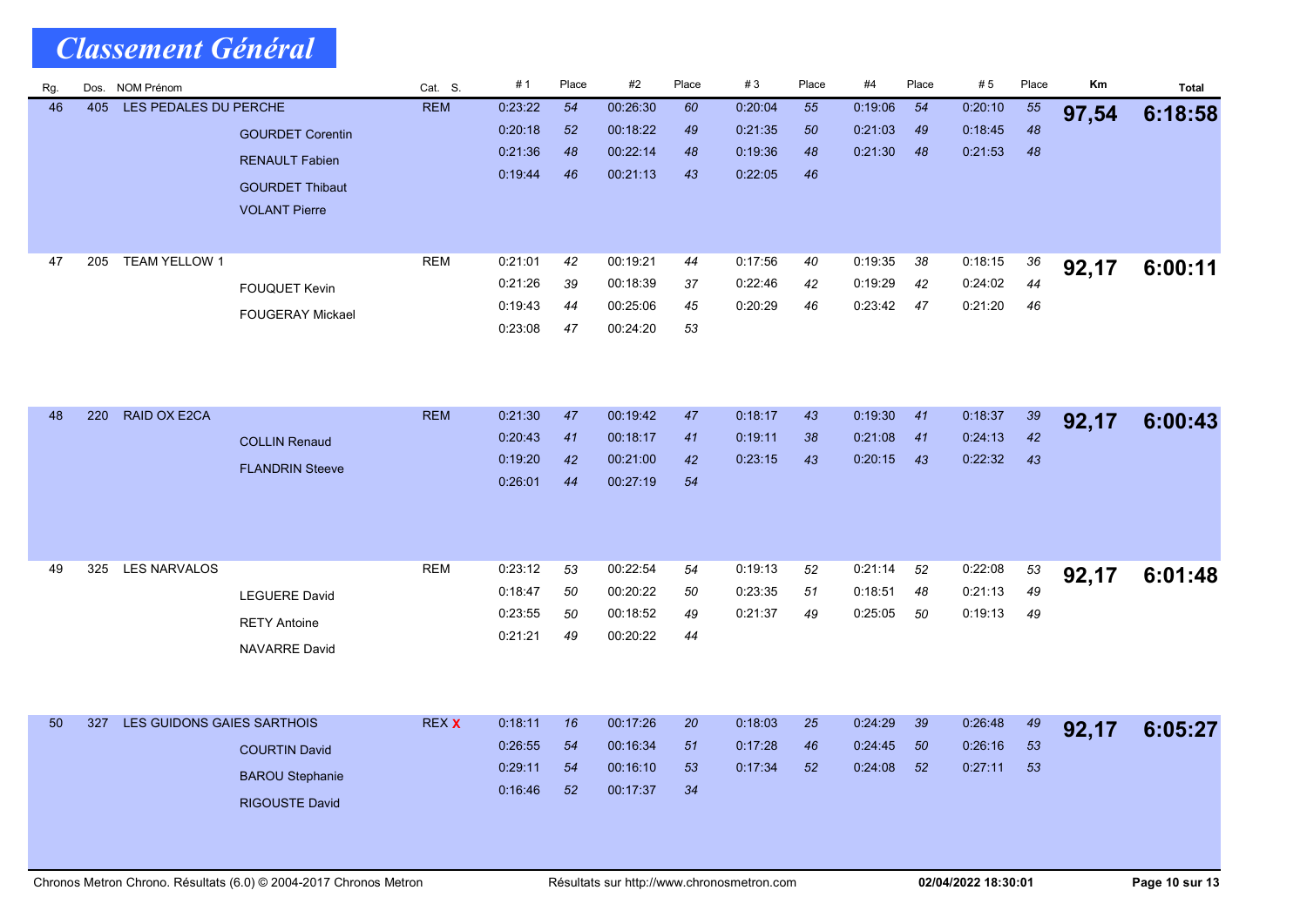| Rg. | Dos. | <b>NOM Prénom</b>       |                                                                                                     | Cat. S.      | #1                                       | Place                | #2                                           | Place                | #3                            | Place          | #4                            | Place          | # 5                           | Place              | Km    | <b>Total</b> |
|-----|------|-------------------------|-----------------------------------------------------------------------------------------------------|--------------|------------------------------------------|----------------------|----------------------------------------------|----------------------|-------------------------------|----------------|-------------------------------|----------------|-------------------------------|--------------------|-------|--------------|
| 51  | 304  | <b>LES DEJANTES 1</b>   | <b>DESHAYES David</b><br><b>MEZIERES Christelle</b><br><b>TEIXERA Aurelien</b>                      | <b>REX X</b> | 0:20:56<br>0:28:21<br>0:20:20<br>0:21:26 | 41<br>55<br>49<br>50 | 00:20:06<br>00:18:44<br>00:23:29<br>00:20:31 | 46<br>53<br>50<br>50 | 0 23 17<br>0.21.13<br>0:20:38 | 51<br>54<br>50 | 0:18:52<br>0.23.41<br>0:21:22 | 47<br>54<br>49 | 0.20.39<br>0:18:46<br>0:24:12 | 47<br>50<br>50     | 92,17 | 6:06:23      |
| 52  | 311  | MAYORANGES2             | <b>JANICK Bellair</b><br><b>LEBERT Joel</b><br><b>MARCEL Joel</b>                                   | <b>REM</b>   | 0:23:25<br>0:21:50<br>0:23:07<br>0.22:30 | 55<br>48<br>51<br>51 | 00:20:48<br>00:23:17<br>00:20:30<br>00:21:21 | 51<br>52<br>51<br>49 | 0:19:55<br>0.21:20<br>0:22:00 | 50<br>53<br>53 | 0:20:40<br>0:21:17<br>0.23.21 | 49<br>53<br>53 | 0:20:44<br>0:21:52<br>0:21:13 | 51<br>51<br>51     | 92,17 | 6:09:02      |
| 53  | 326  | <b>LES GAPIDOUILLES</b> | <b>MUSSARD Christophe</b><br><b>RICHARD Didier</b><br><b>BORDE Gilles</b>                           | <b>REM</b>   | 0:19:55<br>0:21:52<br>0:21:24<br>0:18:07 | 34<br>53<br>53<br>53 | 00:18:18<br>00:17:28<br>00:23:31<br>00:19:00 | 36<br>48<br>54<br>48 | 0.24.39<br>0.19:00<br>0:17:57 | 47<br>47<br>54 | 0:25:17<br>0:26:12<br>0:29:48 | 53<br>52<br>54 | 0:19:43<br>0:29:05<br>0:22:15 | $52\,$<br>54<br>54 | 92,17 | 6:13:25      |
| 54  |      | 410 LES JOSES           | <b>THENAISIE Yoann</b><br><b>THENAISIE Patrice</b><br><b>COUSIN Loic</b><br><b>PROUST Sebastien</b> | <b>REM</b>   | 0.22:09<br>0:21:57<br>0:24:35<br>0.27:01 | 50<br>49<br>52<br>54 | 00:21:01<br>00:24:50<br>00:20:03<br>00:20:05 | 50<br>55<br>52<br>52 | 0:23:44<br>0:19:26<br>0:19:17 | 53<br>52<br>51 | 0:18:54<br>0:20:01<br>0.24.18 | 51<br>51<br>51 | 0:19:39<br>0:23:30<br>0:26:08 | 50<br>52<br>52     | 92,17 | 6:16:29      |
| 55  | 319  | <b>PPS LA GUIERCHE</b>  | <b>PAINEAU Pascal</b><br><b>PAINEAU Patrick</b><br><b>MANCEAU Philippe</b>                          | <b>REM</b>   | 0.23.38<br>0.19.29<br>0.19.50<br>0:20:31 | 56<br>51<br>55<br>55 | 00:23:33<br>00:23:32<br>00:21:35             | 56<br>54<br>55       | 0.24.46<br>0.26.32<br>0.24.42 | 60<br>55<br>55 | 0.18.06<br>0:30:28<br>0:28:33 | 55<br>57<br>56 | 0.18.44<br>0.18.30<br>0:19:34 | 54<br>55<br>56     | 86,8  | 6:01:56      |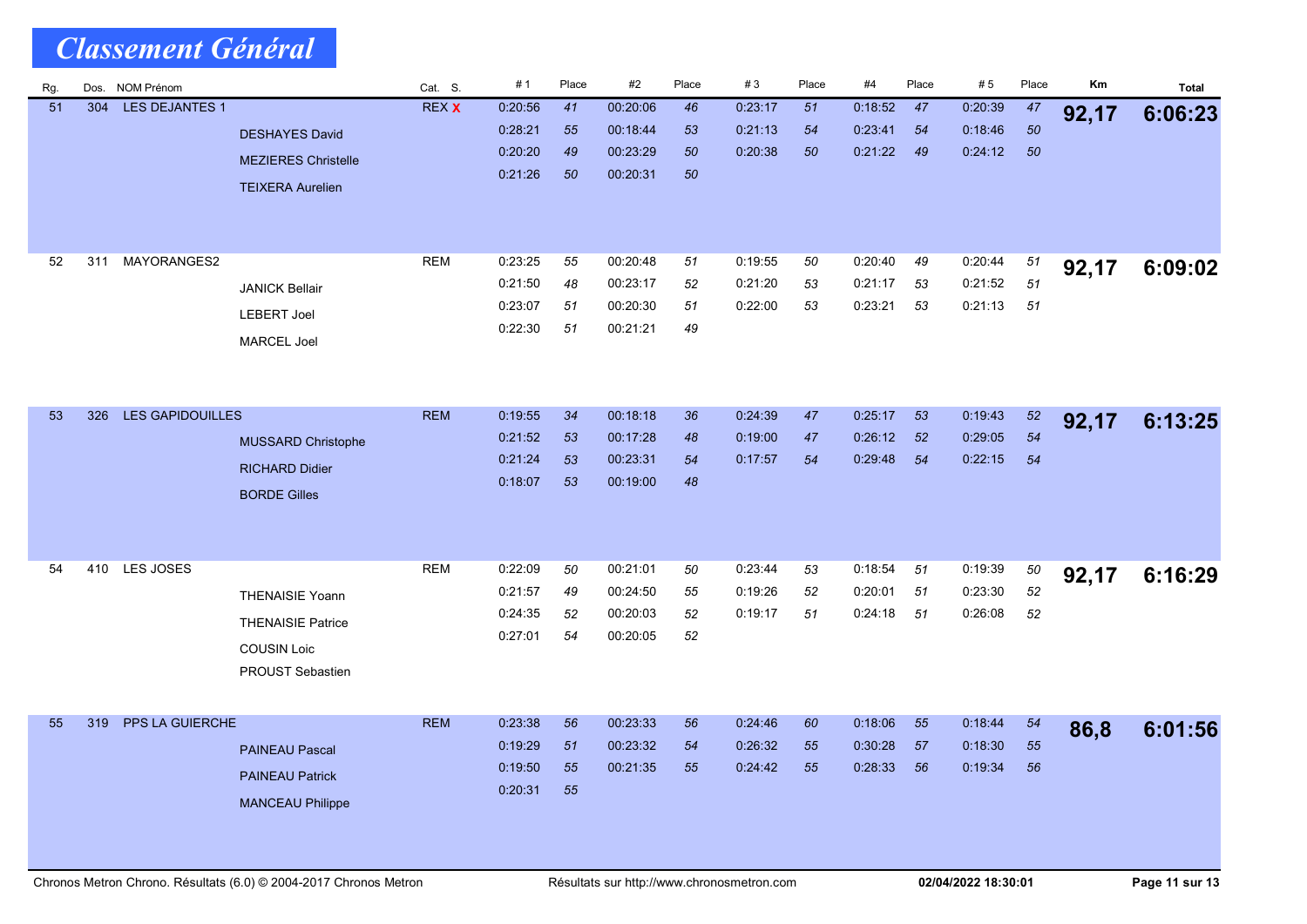| <b>Classement Général</b> |     |                  |                                                                                |              |                                          |                      |                                  |                |                               |                |                               |                |                               |                    |       |         |
|---------------------------|-----|------------------|--------------------------------------------------------------------------------|--------------|------------------------------------------|----------------------|----------------------------------|----------------|-------------------------------|----------------|-------------------------------|----------------|-------------------------------|--------------------|-------|---------|
| Rg.                       |     | Dos. NOM Prénom  |                                                                                | Cat. S.      | #1                                       | Place                | #2                               | Place          | #3                            | Place          | #4                            | Place          | #5                            | Place              | Km    | Total   |
| 56                        | 301 | LES NO STRESS    | <b>ADAM Aurelie</b><br><b>CROSNIER Fanny</b><br><b>ROULLEAU Cecile</b>         | <b>REF F</b> | 0.26.33<br>0.25:01<br>0:22:10<br>0.24.31 | 61<br>56<br>56<br>56 | 00:20:44<br>00:20:09<br>00:25:15 | 57<br>56<br>56 | 0 24 26<br>0.24.03<br>0.20.13 | 58<br>56<br>56 | 0:20:08<br>0.25.24<br>0:22:34 | 57<br>56<br>55 | 0:21:09<br>0.20.10<br>0.21:09 | 56<br>56<br>55     | 86,8  | 6:03:33 |
| 57                        | 331 | <b>FAF 41</b>    | <b>LIOBARD Florian</b><br><b>PLESSIS Frederic</b><br><b>GUIGNARD Alexandre</b> | <b>REM</b>   | 0:25:42<br>0:24:32<br>0:21:28<br>0:23:58 | 58<br>58<br>57<br>57 | 00:24:07<br>00:22:43<br>00:26:28 | 59<br>58<br>57 | 0:19:59<br>0.20.42<br>0:24:36 | 54<br>57<br>57 | 0:22:32<br>0.24:26<br>0:22:46 | 59<br>55<br>57 | 0:22:36<br>0.24:18<br>0:30:32 | 57<br>58<br>57     | 86,8  | 6:21:16 |
| 58                        | 309 | <b>LES HEROS</b> | <b>SERRE Wilfried</b><br><b>CASSANT Arnaud</b><br><b>PRENANT Thierry</b>       | <b>REM</b>   | 0:24:15<br>0.23.56<br>0.23:48<br>0.23.18 | 57<br>57<br>58<br>58 | 00:22:05<br>00:21:57<br>00:30:50 | 55<br>57<br>58 | 0.23:37<br>0.23.16<br>0.25:57 | 56<br>58<br>58 | 0.22:04<br>0.24.54<br>0.24:04 | 58<br>58<br>58 | 0:23:18<br>0.22.03<br>0:22:30 | $58\,$<br>57<br>58 | 86,8  | 6:21:47 |
| 59                        | 317 | LES DETER MINES  | MOIREAU Ophelie<br><b>BOIRON Audrey</b><br><b>GAUTIER Jules</b>                | REX X        | 0:27:23<br>0:23:34<br>0.24.47            | 62<br>61<br>60       | 00:23:10<br>00:24:44<br>00:23:17 | 61<br>60<br>59 | 0.22:24<br>0:24:12<br>0:25:42 | 61<br>60<br>59 | 0:24:35<br>0:24:35<br>0:25:52 | 61<br>60<br>59 | 0:24:07<br>0:25:03<br>0.22.51 | 61<br>60<br>59     | 81,43 | 6:06:09 |
| 60                        | 305 | LES DESJANTES    | <b>TEIXERA Melina</b><br><b>BOULAY Romain</b><br>PAINEAU David                 | <b>REX X</b> | 0:21:53<br>0:26:29<br>0:28:15            | 49<br>59<br>59       | 00:23:59<br>00:20:26<br>00:28:11 | 53<br>59<br>60 | 0:25:48<br>0:25:08<br>0:24:35 | 57<br>59<br>60 | 0:19:13<br>0:27:26<br>0:28:00 | 56<br>59<br>60 | 0:25:03<br>0:23:10<br>0.28.42 | 59<br>59<br>60     | 81,43 | 6:16:12 |